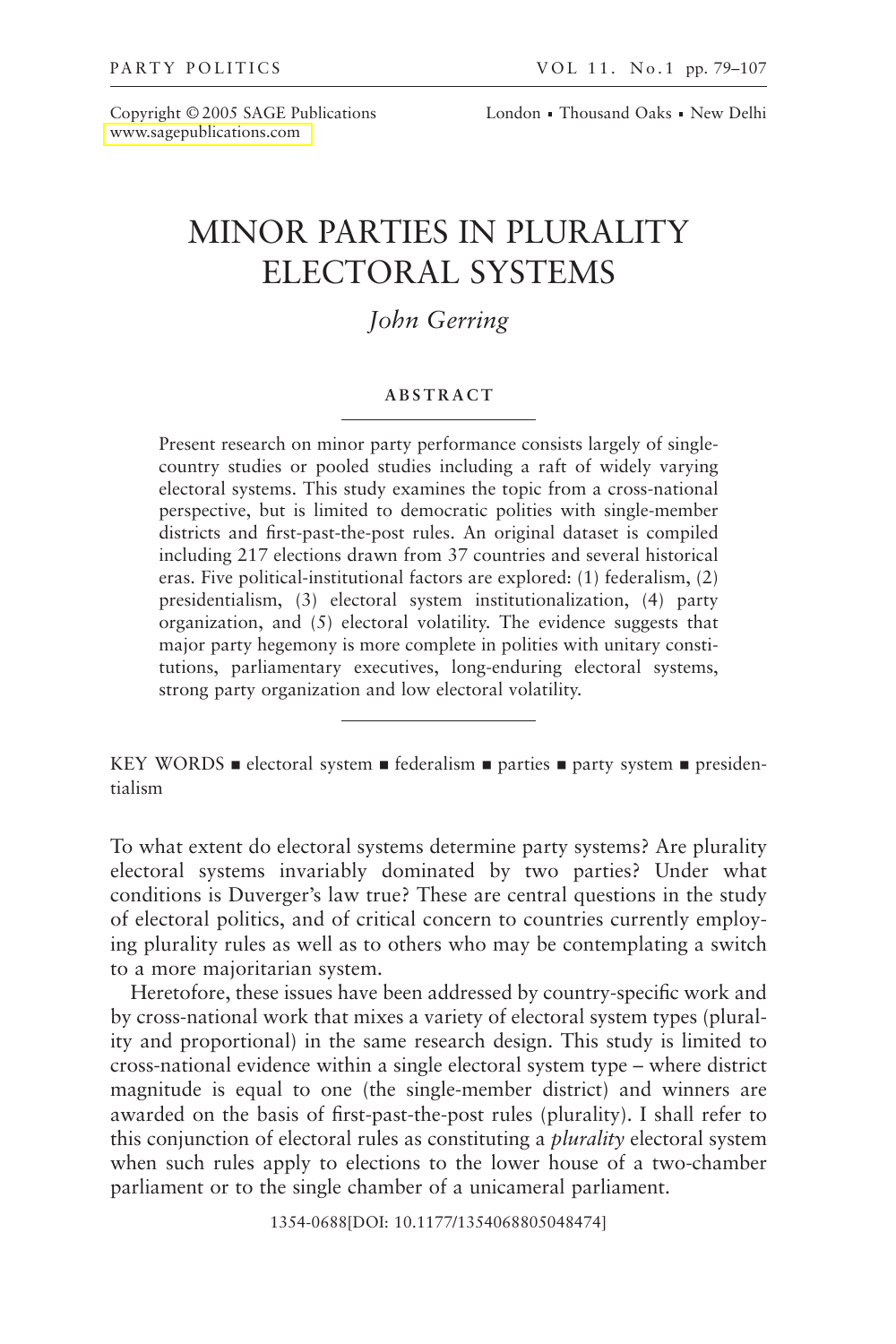The present survey covers all plurality electoral systems with a modicum of democratic competition for which adequate data on election results is available. This includes 37 countries at various historical periods in the latenineteenth and twentieth centuries and a total of 217 elections. Minor party performance is tracked by examining the percentage of lower house seats controlled by non-major parties. My primary concern is with the role of political institutions in structuring party system results. The analysis indicates that the success of minor parties within plurality electoral systems is higher in federal systems, in parliamentary (non-presidential) systems, in highly institutionalized electoral systems, in systems where party organization is strong and where electoral volatility is low. These are the politicalinstitutional causes of minor party performance in plurality electoral systems.

I begin with a brief discussion of past approaches to the subject and proceed to the analysis itself: (a) the criteria of case-selection, (b) the dependent variables employed to test minor party performance, (c) the hypotheses to be explored, and their operationalizations, and finally, (d) results and interpretations.

# **Approaches to the Subject**

The literature on minor parties is dominated by the consideration of a single country, the United States. How is it, historians and political scientists have wondered, that two American parties have managed to maintain a nearmonopoly over elective office over the course of a century and a half?

Historical work generally focuses on particular parties and particular eras of American history. Unfortunately, this detailed spadework is difficult to piece together in a meaningful way. We know a great deal about the various groups that have tried to wrest power from the major parties, and about their usual tribulations and very occasional triumphs. We do not know very much about how these stories fit together, or whether they fit together at all.1 Even book-length studies of the subject often merely review the evidence gathered by historical case studies, avoiding general propositions.2 To be sure, every textbook on party politics since Bryce (1888/1891) has included some treatment of the why-no-third-parties question.3 But textbook coverage is necessarily brief, and rarely marshals empirical evidence in a concerted fashion. In common with the historical literature, political science work has reiterated a smorgasbord of possible causes for American two-partyism – the plurality electoral system, the presidential election, the unique structure of the American parties, the prosperity of American society, the absence of radical ideologies, the consensual political culture, the successful containment of dissent by canny American politicians, and the heavy weight of tradition – without much attempt to discriminate among them.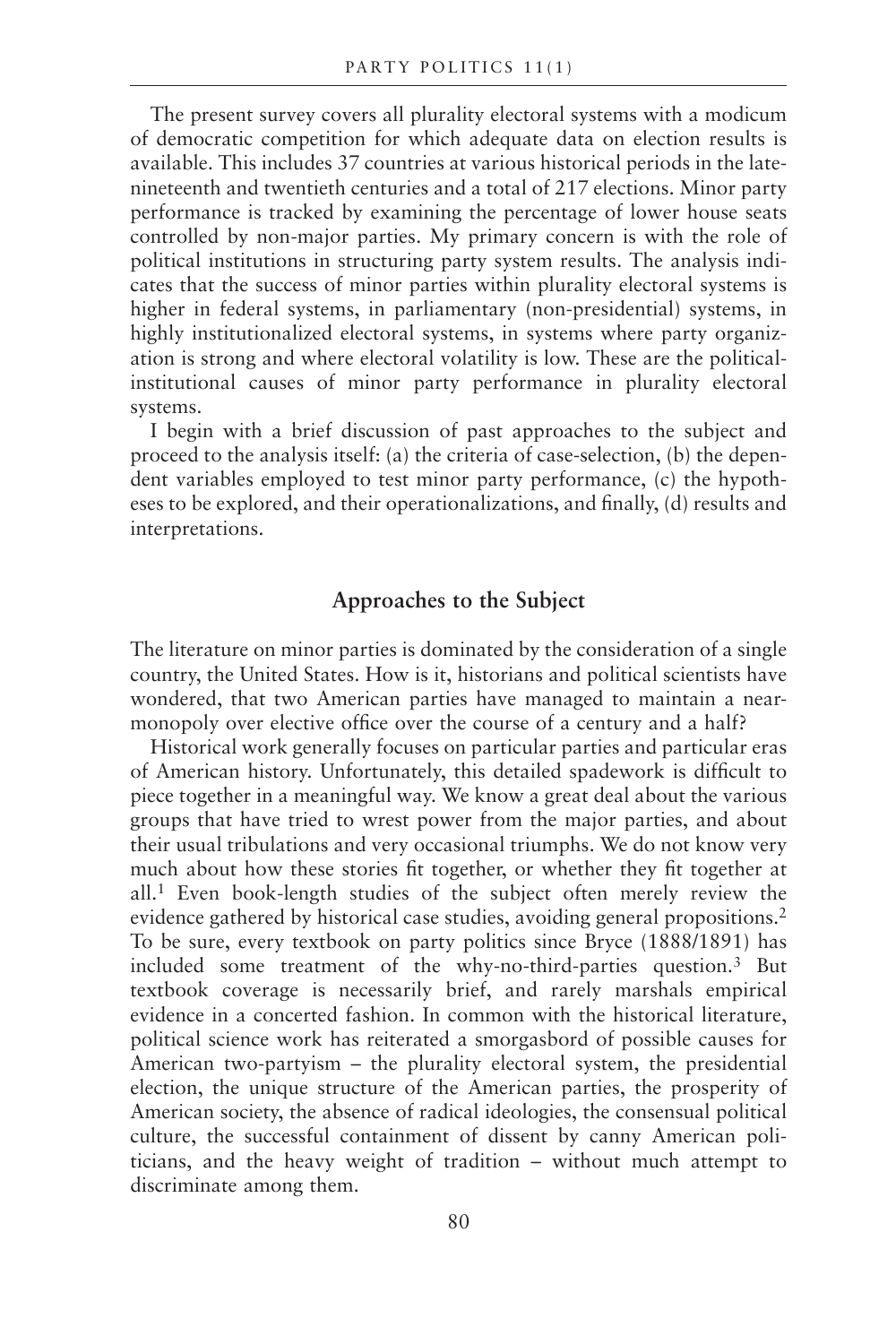Another genre of work focuses on voting patterns for non-major party candidates in the US, Britain and Canada.4 While useful in elucidating the motivating factors behind third party challenges, as well as in tracking historical changes, this genre of work sheds very little light on the enduring *system-wide* features of these party systems. For this, we must compare systems cross-nationally.

The standard approach to cross-national analysis is to measure party system size (variously operationalized) as a function of electoral system features.5 A variety of electoral systems are thus pooled within a single sample. This is appropriate if one's interest is in contrasting the influence of different electoral rules (e.g. district magnitudes). However, the pooling of diverse electoral systems may be problematic if one's primary theoretical interest is in sociological or political factors that are non-electoral in character. These non-electoral factors may work differently in different electoral systems. For example, federalism may have different effects on party system size in PR and plurality electoral systems. Granted, these differences can sometimes be handled through dummy controls and interaction variables. However, these are rather crude instruments when one is attempting to probe causal relationships that are perhaps incommensurable across electoral systems. The more desirable research design is one that holds constant those features of a political system that (one suspects) may have confounding effects on the variable of interest. A smaller sample comprised of cases with similar electoral systems seems worthwhile. We should keep in mind that while plurality systems around the world are virtually identical to one another, 'PR' systems are infinite in their variety. Moreover, many of these features such as statutory thresholds, ballot structure, preferential voting options, and vote-allocation procedures are difficult to operationalize in ways that are valid cross-nationally (Reynolds and Reilly, 1997; Taagepera and Shugart, 1989). This renders pooled approaches to electoral studies problematic; the problem of 'contextual effects' (Goertz, 1994) is severe.

Thus, for theoretical as well as practical reasons it seems wise to investigate plurality polities as a discrete electoral system type. It could be that they are different from non-plurality systems, and different in ways that cannot be captured with control variables.<sup>6</sup> The approach taken here, while not resolving this question, requires fewer assumptions about casecomparability.

#### **The Sample**

Cases employed in this study were selected according to three criteria: (1) plurality electoral system design for lower-house elections, (2) the use of similar electoral rules in upper-house elections (if bicameral), and (3) democratic rules of engagement.

First-past-the-post (aka 'relative majority' or 'winner-take-all') refers to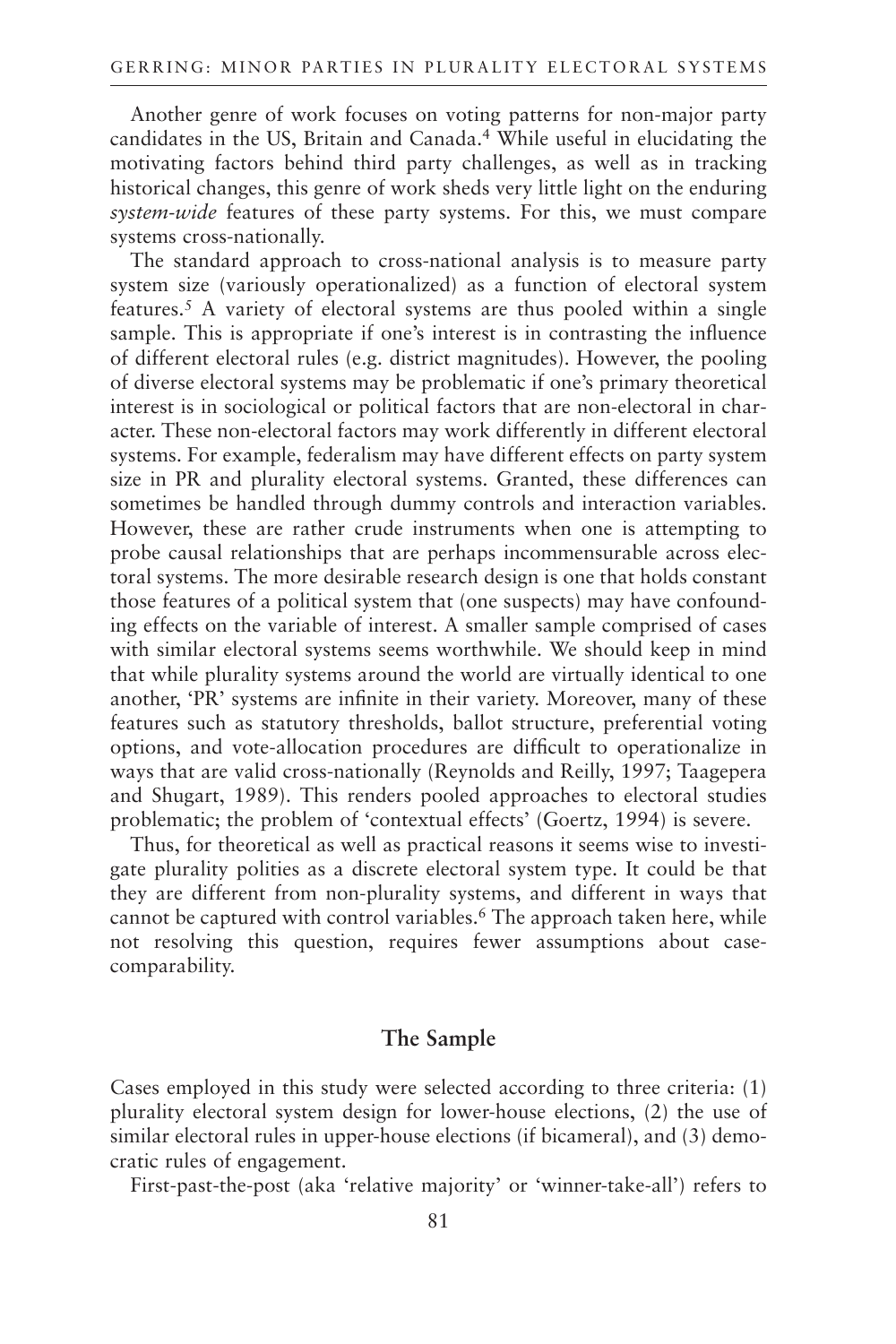the fact that the winner of the most votes is awarded the seat in question. Other single-member district systems, for example the two-round system of balloting (France and many former French colonies) or the alternative vote system (post-1917 Australia), are quite different in their effects on electoral strategy and electoral outcomes. Thus, I restrict my canvas to single-ballot first-past-the-post electoral systems. (Minor deviations, such as run-off provisions used in several southern states in the US, are accepted.)

The study focuses exclusively on the *lower house* of national legislatures, if bicameral. In most cases covered in this study the upper house is subservient to the lower house. In such cases it seems redundant to track the electoral record of parties in more than one chamber. However, countries using some form of proportional representation ('PR') to elect members to one house and plurality rules for the other are excluded, since these sorts of mixed electoral systems raise the problem of contagion. (If minor parties can get a foothold in the PR assembly they will presumably have more viability than they would in a pure plurality system.)

Not *all* members of a lower house need be elected in order to justify inclusion in this study. Included are polities where fewer than 5 percent of the legislators are appointed (by the executive or by the legislature itself) or serve on an *ex officio* basis. These members are usually not counted in election returns and so do not affect the results of the study. (The dependent variable thus measures the percentage of seats in the lower house won by all minor parties as a share of all seats filled by election.)

The democracy criterion deserves extended comment. Elections were selected for analysis if a modicum of party competition was present in that electoral contest, as judged by various indices of democracy (e.g. the Freedom House Political Rights index and the Polity IV index) and secondary accounts. I also include countries where competitive multiparty elections occurred, but where suffrage rights were severely restricted. Thus, Rhodesia, South Africa prior to 1980, Norway prior to 1903, and Australia prior to 1917 are all included in the analysis, despite their exclusion of racial groups, non-propertied males, and/or women. A higher threshold of democracy is employed as a cross-check on results (see Table 2).

Thirty-seven countries qualified for inclusion according to these criteria (plurality rules, upper house symmetry and democracy), as enumerated in Table 1. (The Gambia is listed twice in Table 1 because its political system underwent an important change in one of the variables of interest, moving from parliamentarianism to presidentialism.) A few of these country cases are considered during periods when they were protectorates (e.g. Dominica, St. Kitts/Nevis, St. Lucia and St. Vincent). However, these states were essentially self-governing while under British rule. More important, there is no reason to think that their liminal status during the pre-independence years affected minor party performance. (One finds no significant changes between pre- and post-independence eras.)

Fortuitously, the resulting sample is extraordinarily diverse, including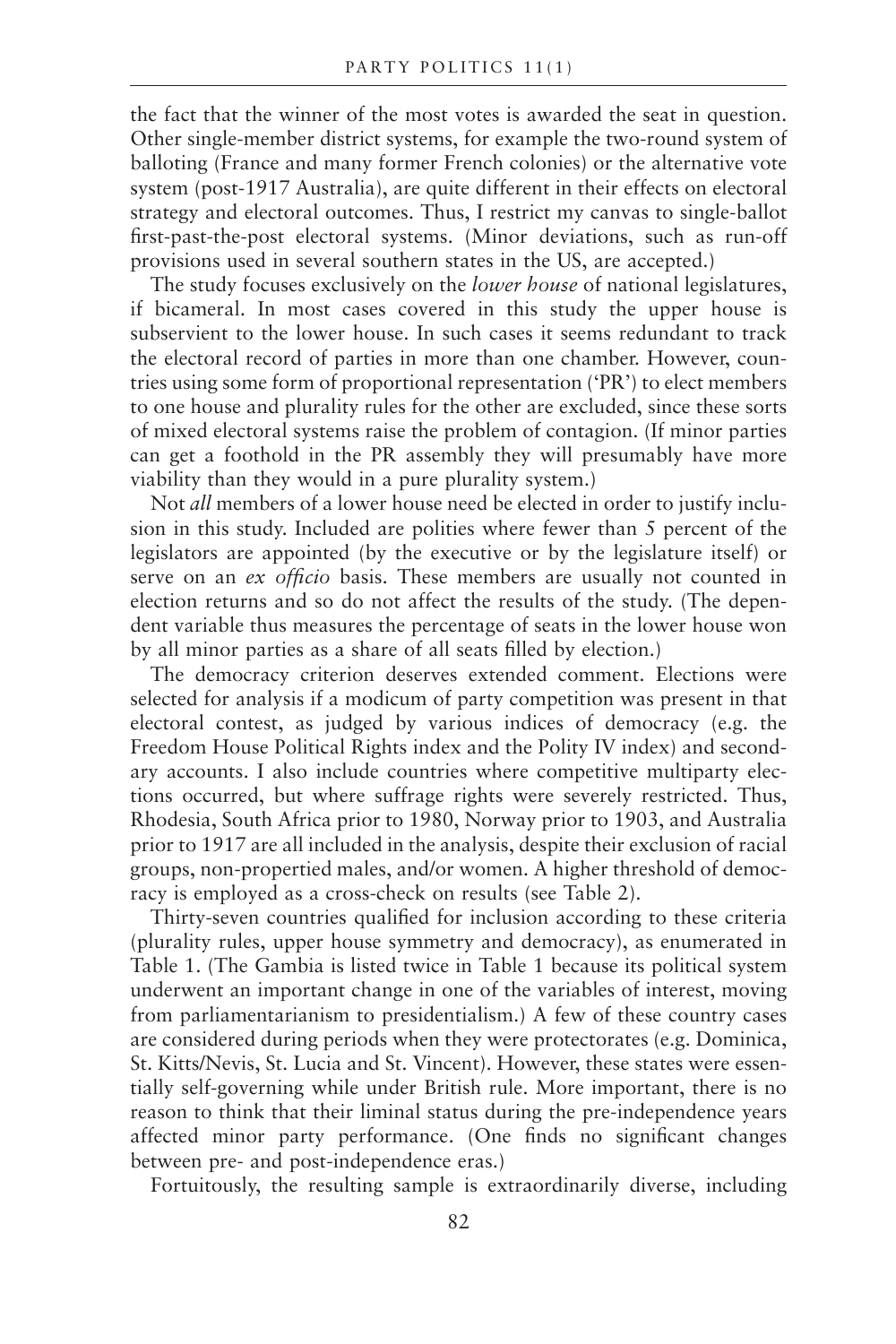countries that are rich and poor, large and small, heterogeneous and homogeneous, old and new, western and non-western. About the only thing these countries have in common is that most were once part of the British Empire. (Many remain within the Commonwealth.) A relatively large N is achieved, along with substantial variance on the matters of primary interest.

#### **Outcomes**

There are two basic ways of tracking a party's performance in electoral politics – according to votes cast and seats won. Unfortunately, information on the former is scanty for many of the countries in this sample. Moreover, even where vote totals may exist (either from government sources or private polls), they are considerably less reliable than seat totals. Thus, seat totals provide the dependent variable of this study.7

*Major* parties are defined as the two parties gaining the most seats in the lower house in a given election.8 All other parties are considered *minor*. The term minor party or third party thus includes formally 'independent' candidacies.9 Minor party *performance* refers to all seats gained by non-major party candidates as a percentage of total seats in the lower (or unicameral) house.

Elections are treated as the primary unit of analysis. However, it will be noticed that some countries have had more elections that satisfy these criteria of inclusion (plurality rules, upper-house electoral system symmetry and democracy) than others. Evidently, to collect *all* eligible elections would unduly weight the dataset towards a few countries – Britain, Canada, New Zealand and the US. This is problematic, since the variables of primary theoretical interest are static through time. One could of course develop a weighting system to overcome these difficulties. It seemed simpler, however, to limit the number of elections chosen for study from each country to 10. I choose the *last* 10 elections (in a democratic period) since these are most likely to exhibit equilibrium outcomes.<sup>10</sup> A total of 217 elections comprises the complete sample. (A secondary analysis, not reported here, replicates the analysis with countries, rather than elections, as the primary unit of analysis  $-N = 38$ , counting Gambia I and Gambia II separately. Results are consistent in both settings.)

#### **Hypotheses**

The study of minor parties in plurality electoral systems rightly begins with the observation that in many polities they are not so minor at all. In Bangladesh, India and the Philippines, for example, minor parties routinely obtain a fifth to a third of the seats in the lower house. In Papua New Guinea, minor parties gained a *majority* of legislative seats from 1977 to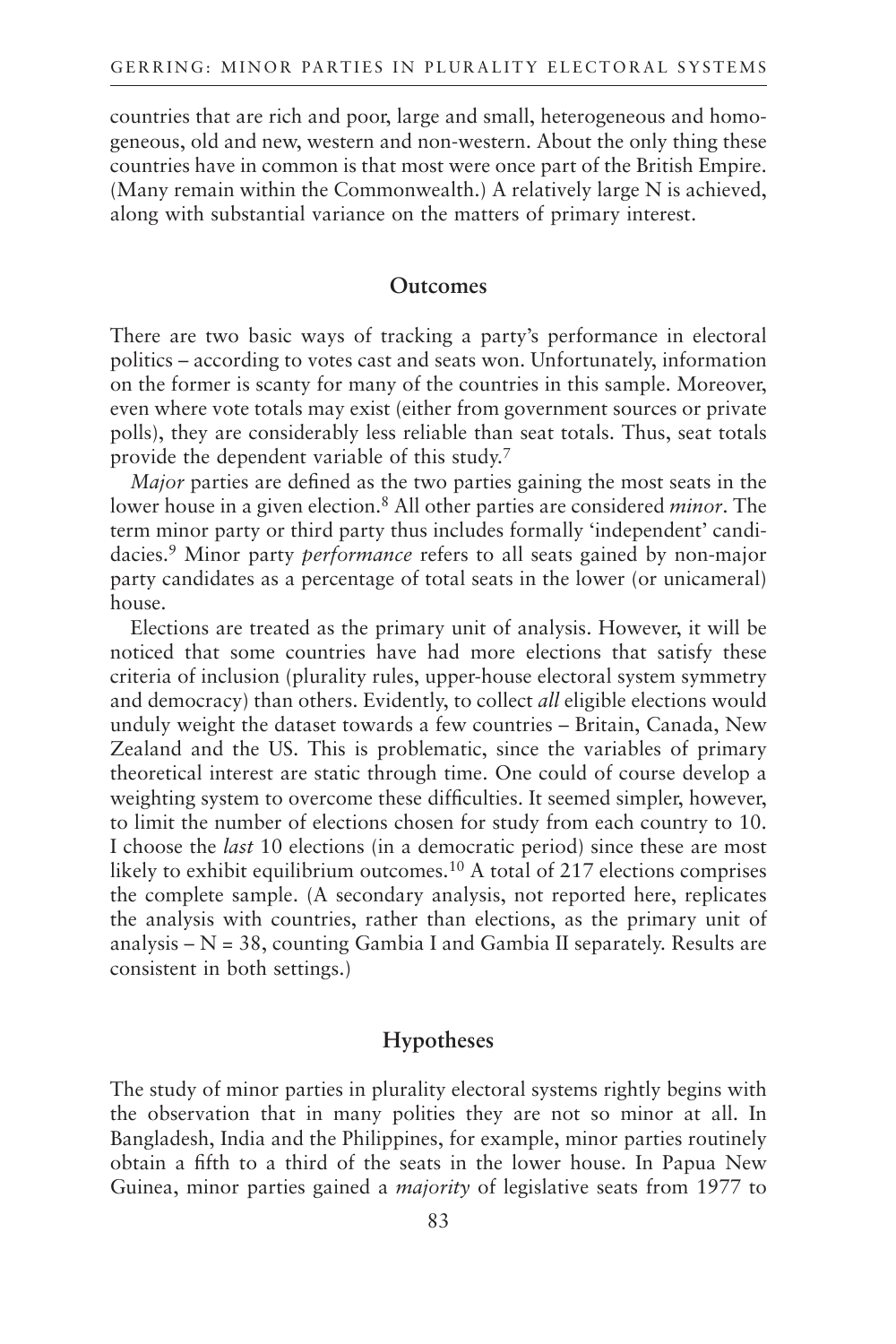|                                   | Sample                                                                                                                                                                                                                                                                                                       |                 |         |       | Key variables   |               |            |                  | $mmor$ parties (%)<br>Seats won $by$ |
|-----------------------------------|--------------------------------------------------------------------------------------------------------------------------------------------------------------------------------------------------------------------------------------------------------------------------------------------------------------|-----------------|---------|-------|-----------------|---------------|------------|------------------|--------------------------------------|
| Countries                         | pou<br>Pe                                                                                                                                                                                                                                                                                                    | Elections<br>Ŕ) | Federal | Pres. | Institutionaliz | Party<br>org. | Volatility | election<br>Last | elections<br>${\cal A} ll$           |
| Antigua                           | $1956 - 94$                                                                                                                                                                                                                                                                                                  |                 |         |       |                 |               |            |                  |                                      |
|                                   |                                                                                                                                                                                                                                                                                                              | $\frac{1}{2}$   |         |       | $\frac{7}{10}$  |               |            |                  |                                      |
| Australia<br>Bahamas              | 1901-17<br>1972-97                                                                                                                                                                                                                                                                                           |                 |         |       |                 |               |            |                  |                                      |
|                                   |                                                                                                                                                                                                                                                                                                              |                 |         |       |                 |               |            |                  |                                      |
| Bangladesh<br>Barbados            | 1991–96<br>1966–94<br>1965–93                                                                                                                                                                                                                                                                                | $\sim$ $\sim$   |         |       |                 |               |            |                  |                                      |
| Belize                            |                                                                                                                                                                                                                                                                                                              |                 |         |       |                 |               |            |                  |                                      |
| Botswana                          | 1969-94                                                                                                                                                                                                                                                                                                      |                 |         |       |                 |               |            |                  |                                      |
|                                   | 1965-97<br>1957-95                                                                                                                                                                                                                                                                                           | $\subseteq$     |         |       |                 |               |            |                  |                                      |
| Canada<br>Dominica                |                                                                                                                                                                                                                                                                                                              |                 |         |       |                 |               |            |                  |                                      |
| Fiji                              | $+6-21$<br>$\overline{0}$                                                                                                                                                                                                                                                                                    |                 |         |       |                 |               |            |                  |                                      |
|                                   |                                                                                                                                                                                                                                                                                                              |                 |         |       |                 |               |            |                  |                                      |
| Gambia1<br>Gambia2<br>Ghana       | $\begin{array}{l} 1972 - 77 \\ 1982 - 9 \\ 1979 - 96 \\ 1979 - 96 \\ 1954 - 95 \\ 1962 - 93 \\ 1994 \\ 1994 \\ 1994 \\ 1997 \\ 1997 \\ 1998 \\ 1997 \\ 1997 \\ 1998 \\ 1997 \\ 1989 - 83 \\ 1983 \\ 1984 \\ 1997 \\ 1998 \\ 1998 \\ 1998 \\ 1998 \\ 1998 \\ 1998 \\ 1998 \\ 1998 \\ 1998 \\ 1998 \\ 1998 \\$ | sa mang sa      |         |       |                 |               |            |                  |                                      |
|                                   |                                                                                                                                                                                                                                                                                                              |                 |         |       | $\omega$        |               |            |                  |                                      |
| Grenada                           |                                                                                                                                                                                                                                                                                                              |                 |         |       | $\overline{11}$ |               |            |                  |                                      |
| India                             |                                                                                                                                                                                                                                                                                                              |                 |         |       | $10$ $13$       |               |            |                  |                                      |
|                                   |                                                                                                                                                                                                                                                                                                              |                 |         |       |                 |               |            |                  |                                      |
| Jamaica<br>Lesotho                |                                                                                                                                                                                                                                                                                                              |                 |         |       |                 |               |            |                  |                                      |
| Malawi<br>Mongolia<br>New Zealand |                                                                                                                                                                                                                                                                                                              |                 |         |       |                 |               |            |                  |                                      |
|                                   |                                                                                                                                                                                                                                                                                                              |                 |         |       |                 |               |            |                  |                                      |
|                                   |                                                                                                                                                                                                                                                                                                              | $\supseteq$     |         |       |                 |               |            |                  |                                      |
| Nigeria                           |                                                                                                                                                                                                                                                                                                              |                 |         |       |                 |               |            |                  |                                      |
| Norway                            | $82 - 1903$<br>$\overline{8}$                                                                                                                                                                                                                                                                                |                 |         |       |                 |               |            |                  |                                      |

PARTY POLITICS 11(1)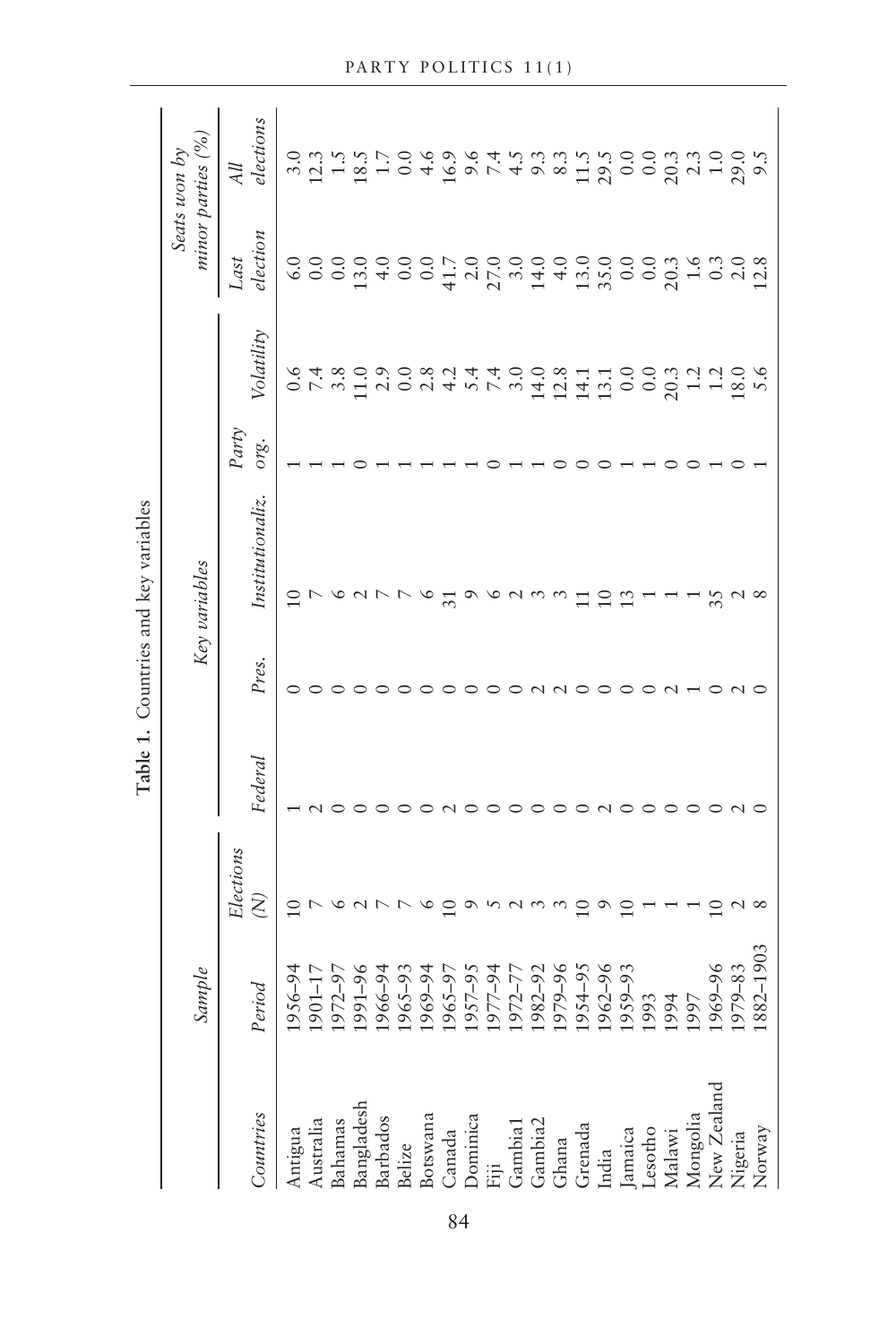|                                                                                                                                                                                                                                                                                                                                                                                                                                                                                                        | Sample     |                           |         |       | Key variables    |               |                |                           | $mino$ r parties (%)<br>Seats won by |
|--------------------------------------------------------------------------------------------------------------------------------------------------------------------------------------------------------------------------------------------------------------------------------------------------------------------------------------------------------------------------------------------------------------------------------------------------------------------------------------------------------|------------|---------------------------|---------|-------|------------------|---------------|----------------|---------------------------|--------------------------------------|
| Countries                                                                                                                                                                                                                                                                                                                                                                                                                                                                                              | $_{eriod}$ | Elections<br>$\gtrapprox$ | Federal | Pres. | Institutionaliz. | Party<br>org. | Volatility     | $\emph{electron}$<br>Last | elections<br>All                     |
|                                                                                                                                                                                                                                                                                                                                                                                                                                                                                                        |            |                           |         |       |                  |               |                |                           |                                      |
| Pakistan                                                                                                                                                                                                                                                                                                                                                                                                                                                                                               | 970-97     |                           |         |       |                  |               | 10.4           | 27.0                      | 21.2                                 |
|                                                                                                                                                                                                                                                                                                                                                                                                                                                                                                        | 977-97     |                           |         |       |                  |               | 17.9           | 24.0                      | 54.2<br>27.5                         |
| Papua New Guinea<br>Philippines<br>Rhodesia<br>Seychelles                                                                                                                                                                                                                                                                                                                                                                                                                                              | 992-95     |                           |         |       |                  |               | 15.0           | 2.0                       |                                      |
|                                                                                                                                                                                                                                                                                                                                                                                                                                                                                                        | 970-74     |                           |         |       |                  |               | $\frac{0}{2}$  | 5.0                       | $\frac{8.5}{5}$                      |
|                                                                                                                                                                                                                                                                                                                                                                                                                                                                                                        | 993        |                           |         |       |                  |               | $\overline{5}$ |                           | 3.0                                  |
| Solomon Islands                                                                                                                                                                                                                                                                                                                                                                                                                                                                                        | .980-93    |                           |         |       |                  |               |                | 27.0<br>0.0               | 35.8                                 |
|                                                                                                                                                                                                                                                                                                                                                                                                                                                                                                        | $961 - 77$ |                           |         |       |                  |               |                | $\overline{0}$ :          | 15.0                                 |
| South Africa<br>Sri Lanka<br>St Kitts/Nevis<br>St Lucia                                                                                                                                                                                                                                                                                                                                                                                                                                                | 977        |                           |         |       |                  |               |                | $3.00$<br>$4.00$          |                                      |
|                                                                                                                                                                                                                                                                                                                                                                                                                                                                                                        | $957 - 95$ |                           |         |       |                  |               |                |                           | $6.0$<br>22.3                        |
|                                                                                                                                                                                                                                                                                                                                                                                                                                                                                                        | $961 - 97$ |                           |         |       |                  |               |                |                           |                                      |
|                                                                                                                                                                                                                                                                                                                                                                                                                                                                                                        | $961 - 94$ |                           |         |       |                  |               |                | 6.0                       | $424$<br>$24$                        |
| St Vincent<br>Trinidad/Tobago<br>United Kingdom<br>United Stares                                                                                                                                                                                                                                                                                                                                                                                                                                       | $976 - 95$ | ٥                         |         |       | ٥                |               | 2.2            | 5.0                       | $3.\overline{3}$<br>$4.\overline{3}$ |
|                                                                                                                                                                                                                                                                                                                                                                                                                                                                                                        | 959-92     |                           |         |       | ដ                |               | $\frac{0}{1}$  | $\overline{7}$ .0         |                                      |
|                                                                                                                                                                                                                                                                                                                                                                                                                                                                                                        | $978 - 96$ | $\overline{10}$           |         |       | 82               |               | $\frac{0}{2}$  | 0.2                       | $\Xi$                                |
| Western Samoa                                                                                                                                                                                                                                                                                                                                                                                                                                                                                          | 991        |                           |         |       |                  |               | $\frac{0}{11}$ | 11.0                      | 11.0                                 |
| Zambia                                                                                                                                                                                                                                                                                                                                                                                                                                                                                                 | 991-95     |                           |         |       | $\mathcal{L}$    |               | 22.0           | 22.0                      | 11.3                                 |
| Mean                                                                                                                                                                                                                                                                                                                                                                                                                                                                                                   |            |                           |         |       | 9.6              |               | 6.9            | 9.2                       |                                      |
| <i>Federalism</i> : 0 = unitary, 1 = strong territorial assemblies, 2 = constitutional rederatism. <i>trestaentialism</i> : 0 = parinamentary, 1 = sem-presumman, 2 = press.<br>dential. <i>Institutionalization</i> : the number of lower-house el<br>for that variable in the last election during the period under observation.) Vo <i>latility</i> : the change in percent seats won by all minor parties from one election<br>to the next. Reflects the mean over the entire period. P <i>art</i> |            |                           |         |       |                  |               |                |                           |                                      |

GERRING: MINOR PARTIES IN PLURALITY ELECTORAL SYSTEMS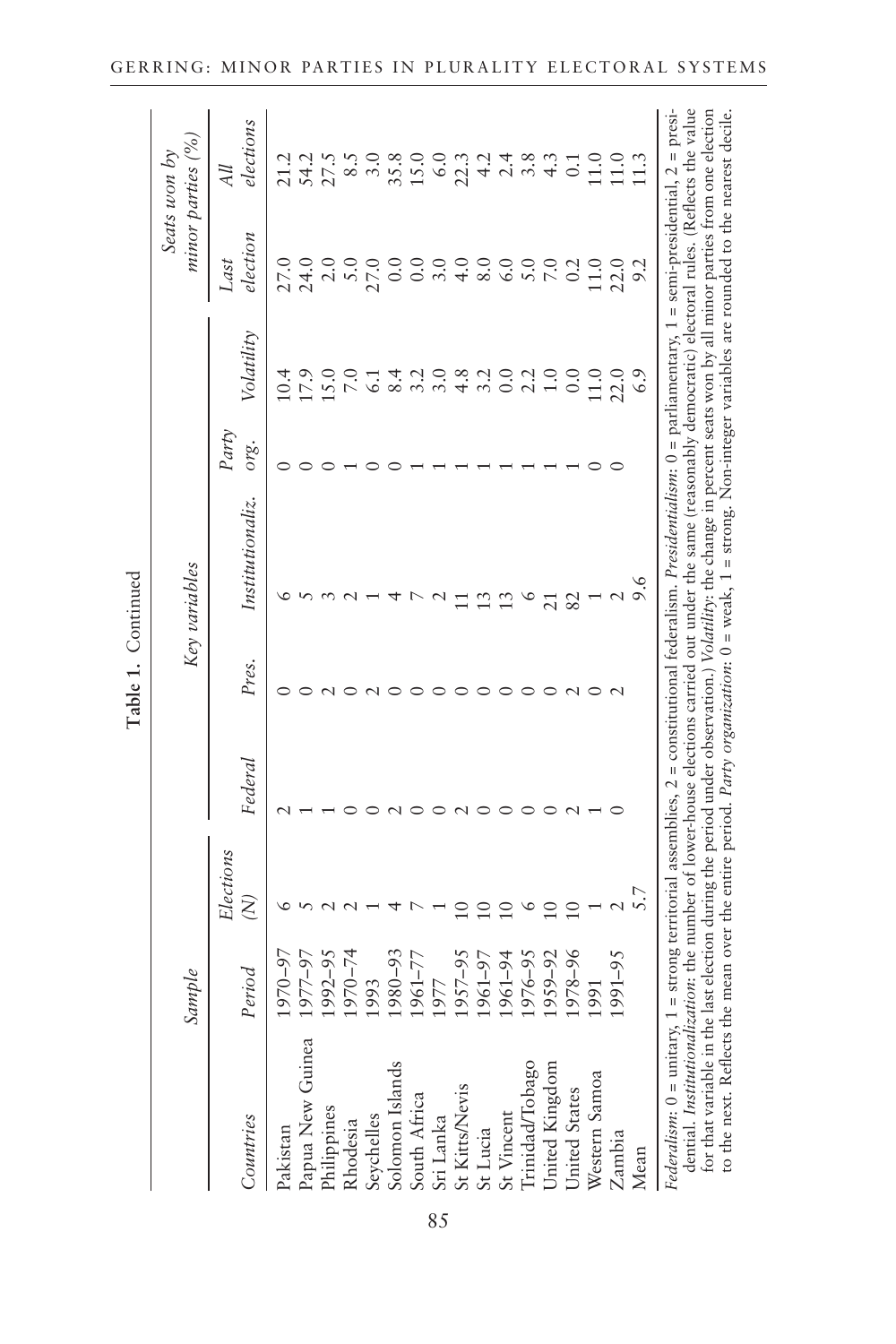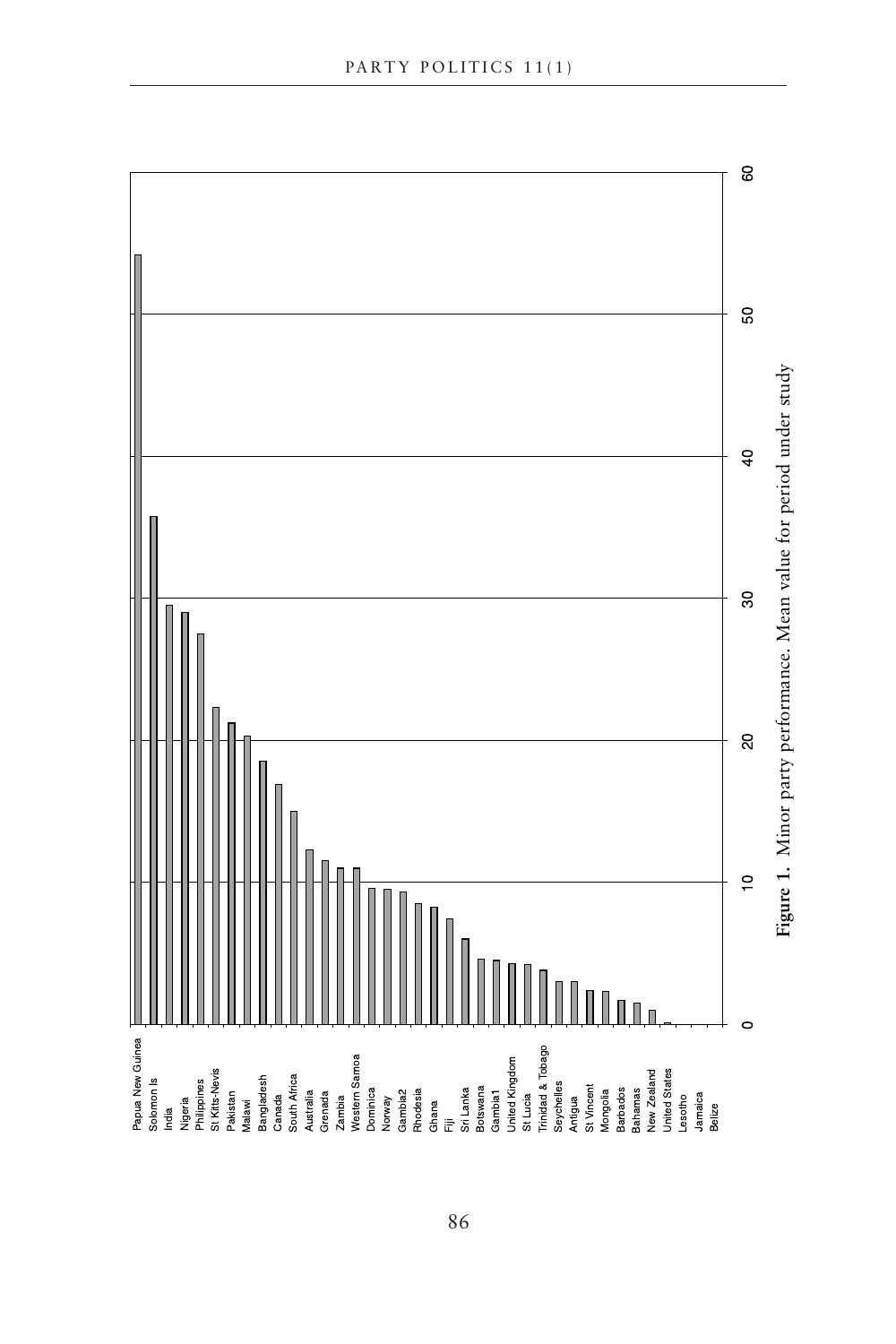1997. Among all elections under study  $(N = 217)$ , minor parties received an average of about 10 percent of the legislative seats in the lower house (or unicameral legislature). When countries are considered as the unit of analysis, the mean across 37 cases rises to just over 11 percent. Only seven of these plurality systems demonstrated a mean minor party performance of less than 2 percent. Only four – Belize, Jamaica, Lesotho and the US – were close to zero. Evidently, single-member district electoral systems and plurality rules of seat allocation do not produce pure two-party results except in rather exceptional cases, as illustrated in Figure 1.

Since I have deliberately limited the sample to a single electoral system design, it follows that the considerable variation demonstrated in Figure 1 is accountable to *non*-electoral system factors. How is it, then, that major parties in Belize, Jamaica, Lesotho and the US manage to contain minor party challenges while major parties in other polities are notably unsuccessful in doing so? My theoretical interest in this article focuses on five political-institutional factors: (1) federalism, (2) presidentialism, (3) institutionalization (electoral system endurance), (4) party organization, and (5) electoral volatility. While by no means comprehensive, this set of factors encompasses most of the general arguments that have been proposed by scholars, or might be intuited, to explain the variable performance of minor parties within plurality polities. (I leave aside those explanations whose scope is limited to a single country, such as the virtually unique system of candidate selection employed in the United States.)

#### *Federalism*

Where sovereignty is divided between national and regional authorities, this division may have the effect of encouraging locally rooted political movements. By the same token, if a party can institutionalize itself in a state or province it has a much better chance of mustering the organization, resources and popular profile necessary to win seats nationally. This hypothesis has drawn little attention from American scholars, no doubt because the US is a federal system and one evidently inhospitable to minor parties (at least in the twentieth century). However, Valelly (1989) notes that the demise of successful third parties in the upper Midwest may have been linked to the rise in status of the federal government relative to state governments; the increasingly 'unitary' nature of the regime sapped the vitality of parties whose appeal was limited to a particular region or state. Much the same argument has been applied to third party performance in more recent epochs in India and the US (Chhibber and Kollman, 1998). Canadian scholars are particularly conscious of the interplay between constitutional structure and party system behavior (Aucoin, 1985a, b; Bakvis and Chandler, 1987; Blais, 1973; Chandler, 1987; Lipset, 1968; McHenry, 1950; Pinard, 1971). Indeed, William Riker's text on federalism (1964) identifies regional autonomy as one of the principal effects of a federal constitution.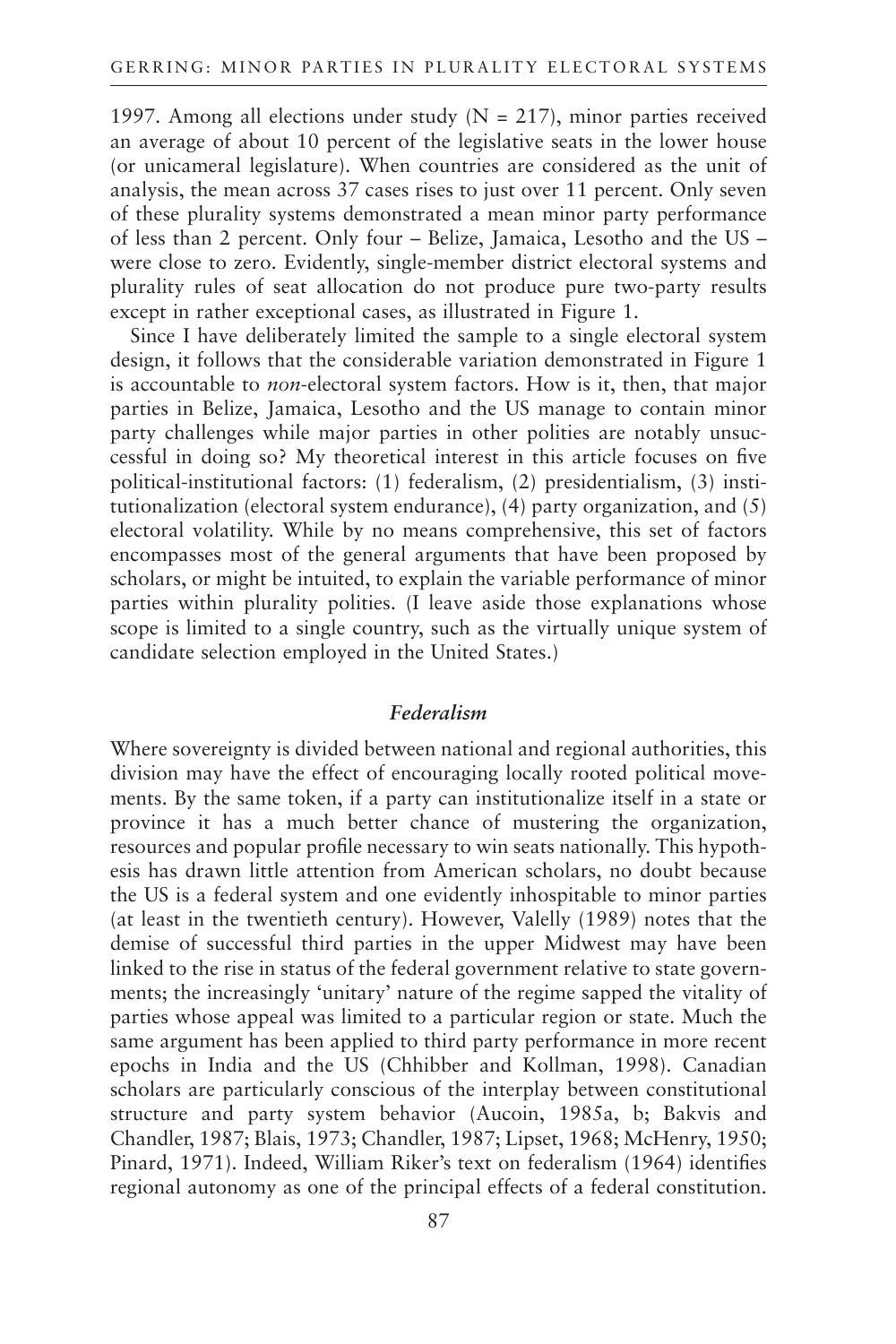Thus, there is ample reason to suppose that federal systems, *ceteris paribus*, might have larger party systems (see also Jones, 1997).

Yet, there is room for dispute. Weaver (2002: 115) argues, based on an informal survey of extant democracies, 'there is little evidence that federalism has an *independent* effect on the degree of fragmentation in a legislature'. His conclusions may be biased by his consideration of both single-member and multi-member district electoral systems.

I employ the term federalism in its old-fashioned, *constitutional* sense. This is quite different, it should be noted, from the concept of 'fiscal federalism', which may refer to a wide variety of policy arrangements between national and sub-national units (Ter-Minassian, 1997). As a constitutional concept, federalism refers to a highly institutionalized division or sharing of responsibilities between a national authority and semi-autonomous regional units. Since this sharing of responsibilities takes a variety of forms and is not always formally prescribed (or is ambiguous in formal-constitutional terms), I utilize three coding categories:  $0 =$  unitary,  $1 =$  semi-federal (where there are elective legislatures at the regional level but in which constitutional sovereignty is reserved to the national government), and  $2$  = federal (elective regional legislatures plus constitutional recognition of sub-national authority).11 Fully federal cases in the dataset include Australia, Canada, India, Nigeria, Pakistan, the Solomon Islands, St-Kitts/Nevis and the United States. Semi-federal cases include Antigua, Papua New Guinea, the Philippines and Western Samoa in a suitable fashion. All others are unitary (see Table 1).

#### *Presidentialism*

The existence of a directly elected president is often said to depress minor party performance in parliamentary elections (Herrnson, 1997; Jones, 1995, 1997: 539; Lipset, 1960: 63; Shugart and Carey, 1992; Sorauf and Beck, 1988: 44). This is so because voters generally wish to support a party that has a shot at capturing the nation's highest elective office. Since in a presidential system this office is winner-take-all, minor parties may have difficulty convincing would-be supporters that they are viable. In a parliamentary system, by contrast, minor parties need only win a single district in order to participate on a more or less equal footing with other parties. Indeed, such parties often play a key role in government coalitions in multiparty legislatures. Thus, third party candidates need only clear the winnertake-all hurdle at the district level rather than at the national level.

Perhaps the strongest case-study evidence for this proposition is provided by contemporary France, where the founding of the Fifth Republic inaugurated a political system centered on a strong executive that (after 1962) was directly elected. By the end of the 1960s the French party system underwent a dramatic consolidation into two more or less monolithic blocs. Observing this fact, most writers assume that the introduction of a directly elected executive discouraged third party efforts.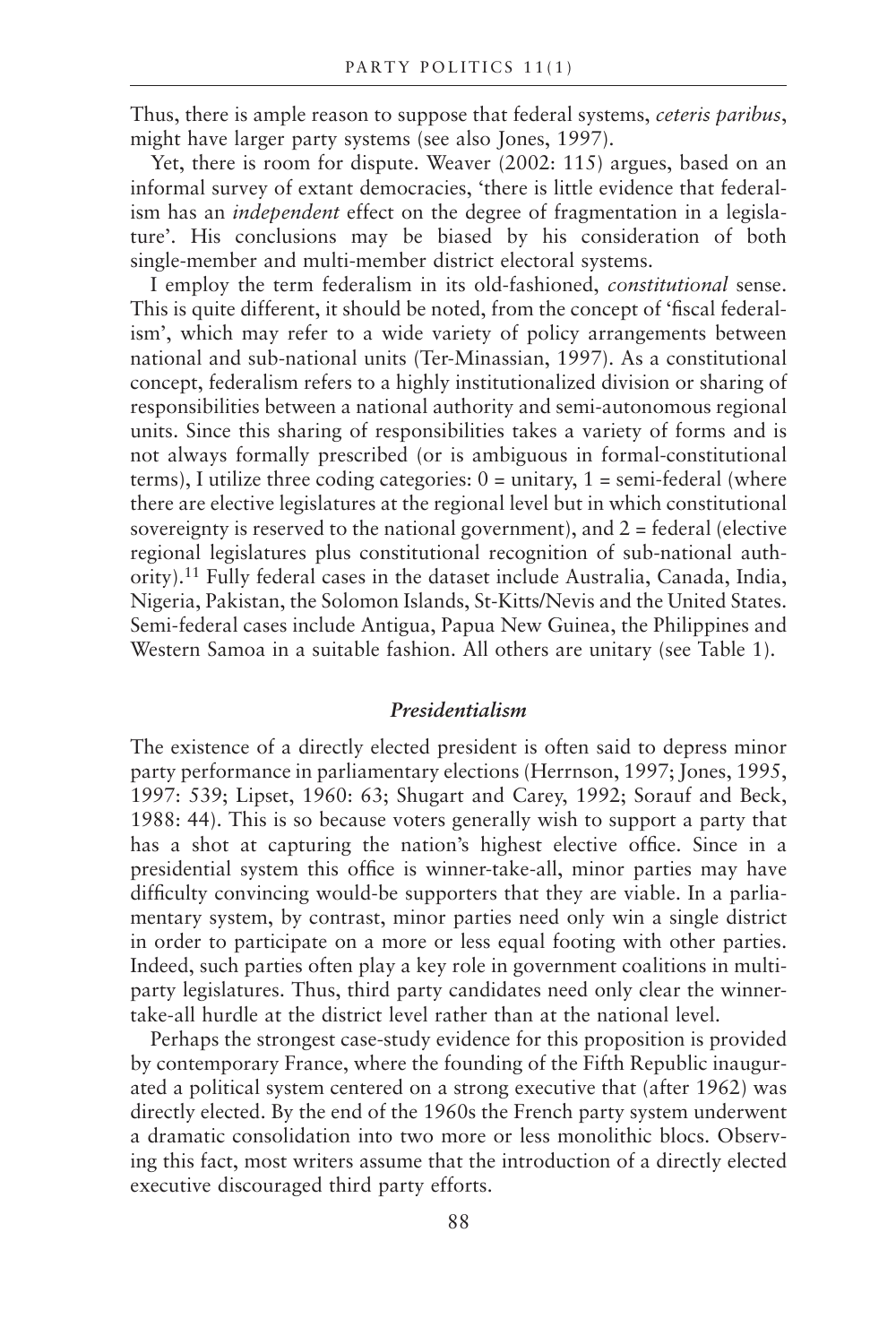The definition and classification of 'presidential' and 'parliamentary' regimes has attracted a good deal of attention from scholars in recent years (Foweraker, 1998; Haggard and McCubbins, 2001; Mainwaring and Shugart, 1997). *Parliamentarianism* is understood here to refer to a system of government in which the executive (the prime minister and cabinet: collectively, 'the government') is chosen by, and responsible to, an elective body (the legislature), thus creating a single locus of sovereignty at the national level.12 *Presidentialism*, its contrary, is understood as a system where policy-making power is divided between two separately elected bodies, the legislature and the president. The president's selection is usually by direct popular election, though it may be filtered through an electoral college (as in the US), and the rules pertaining to victory (i.e. by relative or absolute majority) vary from country to country. His (or her) tenure cannot be foreshortened by parliament except in cases of gross malfeasance. S/he is actively engaged in the making of public policy, and in this sense plays a 'political' (i.e. partisan) role.

In practice, one finds many admixtures between these two polar types – known generically as 'semi-presidential' systems. Thus, it is necessary to conceptualize the parliamentary–presidential distinction as a continuum with two dimensions: (a) the *degree of separation* (independence) between president and parliament (unity = parliamentary, separation = presidential), and – if there is any separation at all – (b) the *relative power* of the two players (the more power the president possesses the more presidential is the resulting system). I capture this complex reality with a three-part coding scheme:  $0 =$  parliamentary,  $1 =$  semi-presidential,  $2 =$  presidential.<sup>13</sup>

Let us consider some eventualities. If a directly elected president exists but has no effective policy-making power, as in Iceland and Ireland, I consider the regime to be parliamentary. If a president is chosen by the legislature but enjoys a fixed term of office (cannot be removed by the legislature except in cases of gross malfeasance) and significant policy-making powers, as in Bolivia, I consider the regime to be semi-presidential. If a president is chosen by popular election, enjoys significant policy-making power, but must share power with a prime minister chosen by the legislature, then I also code the system as semi-presidential. This is the most common form of semi-presidentialism, and is currently found in France, Lithuania, Poland, Russia and the Ukraine.

Presidential cases in the sample include Gambia2 (1982–), Ghana, Malawi, Nigeria, the Philippines, the Seychelles, the United States and Zambia. Mongolia is classified as semi-presidential. All others are parliamentary.

#### *Institutionalization*

What is true for institutions generally is also presumably true for electoral system laws: equilibrium results are not immediately attained. In particular,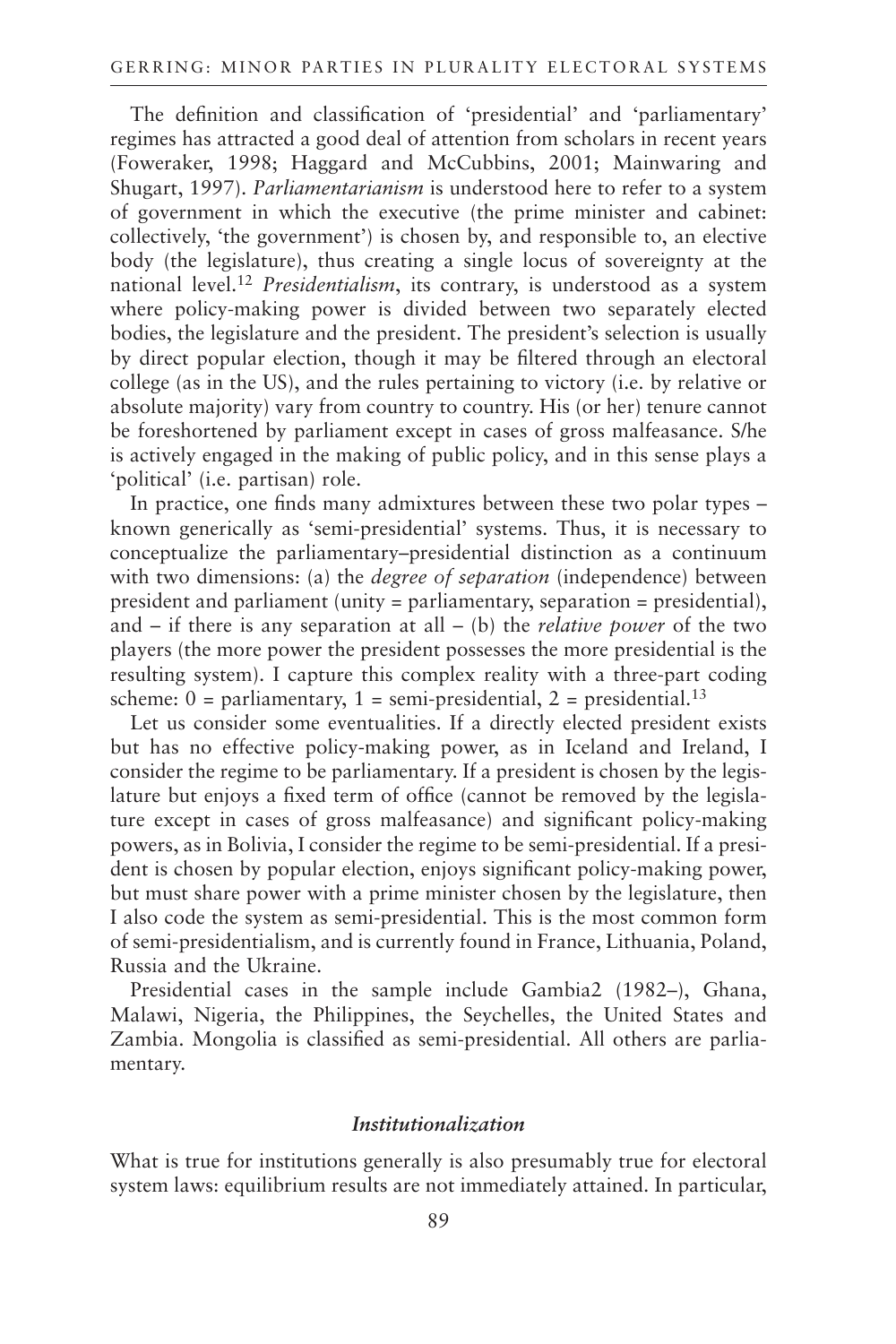it may take some time for electors and party elites to adjust their strategies to conform to the exigencies of multiparty elections and plurality electoral rules (Gunther, 1989; Shamir, 1985). The longer an electoral system is in place the more time is available for two major parties to establish themselves and for voter loyalties to these parties to develop. Minor parties, by contrast, are likely to be more transient, and hence less likely to benefit from secular patterns in party identification. All of this is to say that one might plausibly expect lower levels of minor party performance in regimes that have maintained consistent (plurality) electoral laws for some time. Duration and minor party dominance may vary inversely. It seems clear that it is the number of elections held under similar rules, not the mere passage of time, that is likely to affect party system size. Each election is an iterated event that may call forth a 'learning' process. Thus, the measure of duration is provided by the total number of lower-house elections carried out under plurality conditions, without authoritarian interruption and without major changes in other features of the political system. This figure thus ranges from 1 (the first election under study) to N (the last election under study). I employ a logged transformation of this statistic in order to represent the presumed decay of this effect over time. (This election's electoral system should have a stronger effect on behavior in this election cycle than electoral systems employed in previous years.)

#### *Party Organization*

Plausibly, the level of party organization found in a polity also affects the viability of minor party challenges. Minor parties are typically newer than major parties; thus, the environment they face is largely a product of the existing strength and structure of the two-party system. If this structure is strong – if, for example, these parties have large memberships, impressive resources and a well-trained cadre of activists and leaders – one can anticipate that minor parties will face greater difficulties in establishing themselves.

Granted, it may also be the case that strong parties are headstrong; they do not play effectively to the middle but rather veer to the extremes, where their activist base lies. Ideological goals may trump the usual goal of winning elections. It could also be that strong parties are less capable of offering flexible leadership and new (or perceptibly new) ideas (Levitsky, 2001). If so, then these weaknesses may lead polities with strong party organization to experience greater, and more successful, third party challenges.

Regrettably, political science has not yet developed valid, reliable and easily measurable indices of party organization that might be applied across the universe of democracies (for suggestive work in this vein, see Kuenzi and Lambright, 2001; Mainwaring and Scully, 1995). Thus, I fall back upon a dichotomous classification of party organization  $-0$  = weak, 1 = strong – that relies on the secondary literature available for each country under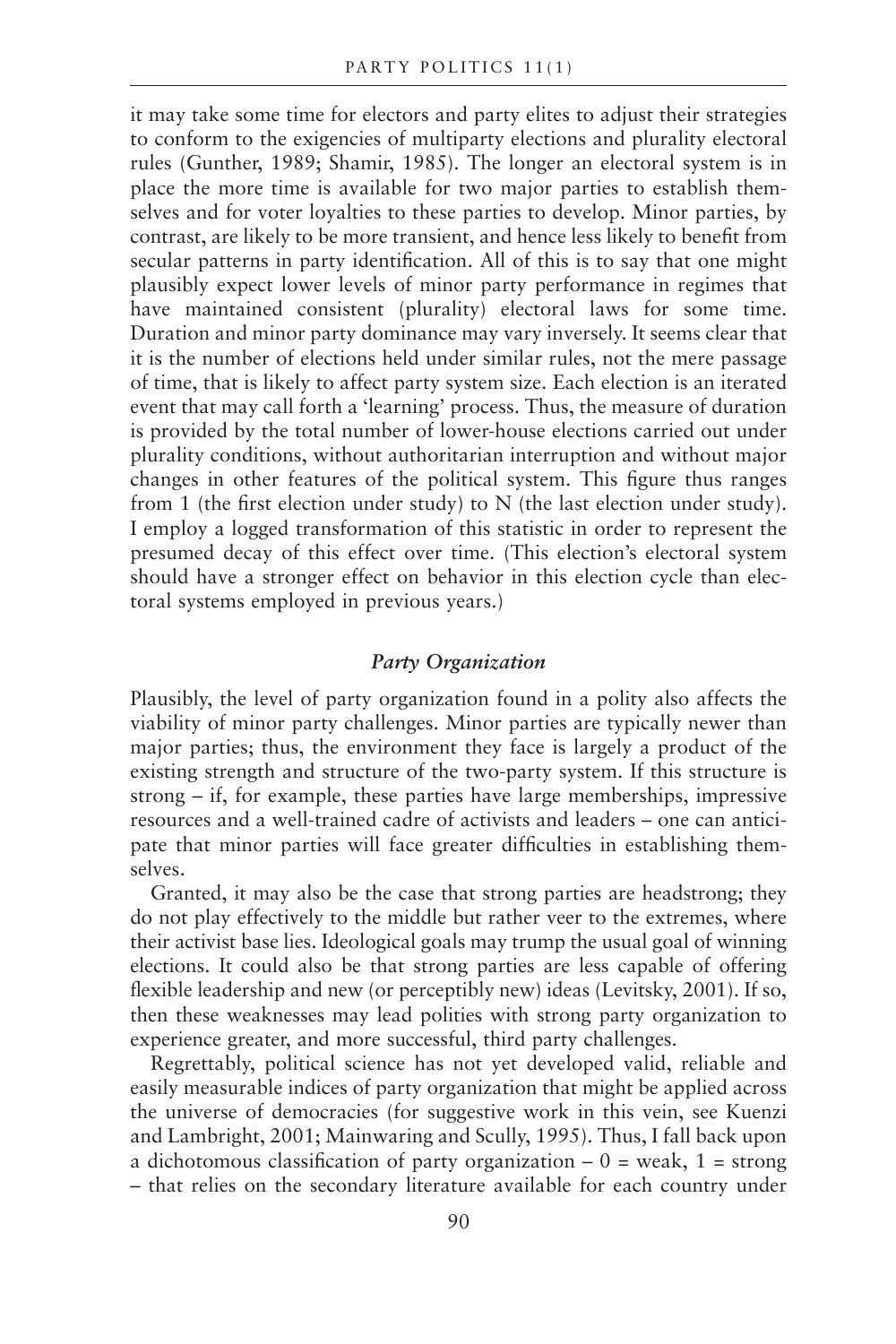study.14 Strong parties are judged to exist where elite-level party defections are rare – i.e. where MPs do not routinely switch party affiliations within parliament (Carey, 2000) – and where grassroots organization is more than rudimentary.

Ambiguous cases like the US present difficulties in this typology. One should remember, however, that this coding scheme is not restricted to parties in the advanced-industrial world, where the US is undoubtedly quite weak. It is intended, rather, to make sense of the range of party organization/disorganization across all democracies – including cases like Fiji and Papua New Guinea, where party organization is, by all accounts, merely suggestive. In this rubric, a dichotomous classification of party organization is workable and informative, for most of the cases under study occupy extreme positions along this dimension and are, by virtue of this fact, easy to code.

One might also criticize this variable for being too close to the subject under investigation. However, it correlates imperfectly with the dependent variable (Pearson's  $r = 0.501$ ). In Canada, for example, one finds fairly strong parties but also extremely successful minor parties. It should be pointed out that this variable tests not the size of the major parties (which of course *would* be circular), but rather their organizational characteristics.

#### *Volatility*

If plurality electoral systems tend naturally toward two-party competition (because of the wasted vote problem induced by minor party competitors), it seems plausible that more 'settled' party systems will also be closer to the two-party ideal. One can expect that minor parties will do best in circumstances of high uncertainty, where there are no well-established parties and where the winner of an election – or at least the seat in question – is in doubt. Under these circumstances, voters cannot easily calculate which choices offer the surest returns, and which are destined to be 'wasted'. Electoral volatility should predict third party performance.

Volatility can be measured in a variety of ways (Pedersen, 1983; Roberts and Wibbels, 1999). Here, a simple measure is employed – the change in percent seats won by all minor parties from one election to the next.15 This has the appearance of circularity, since the dependent variable is employed as a means to calculate the independent variable. However, aggregate minor party performance need not change from election to election. High and low equilibria are possible, at least in principle. Indeed, the bivariate correlation is far from perfect (Pearson's  $r = 0.444$ ).

#### *Primary Hypotheses*

Although arguments could be made on either side of each question there are some strong theoretical priors with respect to each of the foregoing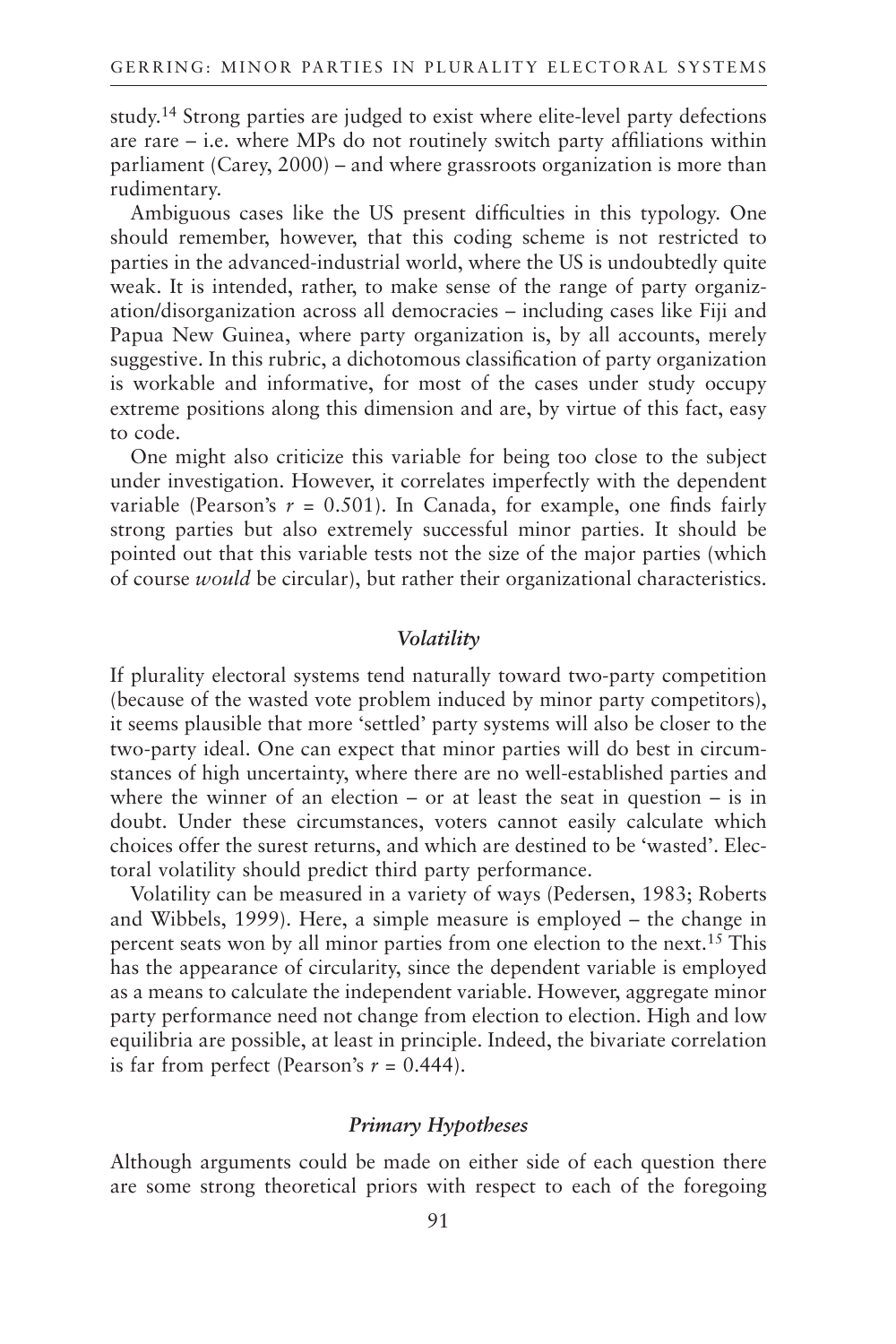hypotheses, as suggested by the foregoing discussion. I shall treat these as primary hypotheses:

- H1: Federalism fosters higher minor party success.
- H2: Presidentialism fosters lower minor party success.
- H3: Electoral institutionalization fosters lower minor party success.
- H4: Strong party organization fosters lower minor party success.
- H5: Electoral volatility fosters higher minor party success.

#### **Analysis**

Quite a number of approaches have been developed in recent years to deal with the analysis of time-series cross-section data (Arrelano, 2003; Beck, 2001; Beck and Katz, 1995; Wooldridge, 2001). The approach taken here employs a Prais-Winsten estimator with panel correct standard errors and an AR(1) correction for serial autocorrelation. Various control variables and split-sample tests are employed as further tests for unit and time effects.16

A large set of control variables was tested in order to arrive at a plausible 'benchmark' model. These include demography (population, urbanization), education (literacy), economics (GNP per capita, GNP per capita growth rates, value added in agriculture, agricultural labor as percent of labor force), income inequality (gini coefficient), social conflict and ethnic heterogeneity. Social conflict is tested with two variables. The first is drawn from the Banks (1994) dataset and consists of a composite index with the following components (equally weighted): assassinations, general strikes, guerrilla warfare, government crises, purges, riots, revolutions and anti-government demonstrations. The second is also a composite indicator. This one is drawn from the State Failure Task Force dataset and includes the following components (equally weighted): civil violence, civil war, ethnic violence and ethnic war. Since there are myriad ways of operationalizing ethnic heterogeneity, each with a plausible theoretical justification, I tested all those which are readily available for a large number of cases. These include: (a) ethnolinguistic fractionalization (Mauro, 1995; data drawn from *Atlas Narodov Mira*), (b) percent of total population belonging to the largest ethnic group (Vanhanen, 1990), (c) percent of population not speaking the official language, (d) percent of population not speaking the most widely used language, (e) probability of two randomly selected individuals speaking different languages, (f) average value of different indices of ethnolinguistic fractionalization (Easterly and Levine, 1997), and (g) a variety of different measures of the foregoing (Alesina et al., 2002). I also tested a standard set of regional/cultural dummy variables, including English legal origin, Africa, Asia, East Asia, South Asia, Latin America, Caribbean, Anglo-America, Middle East and West Europe.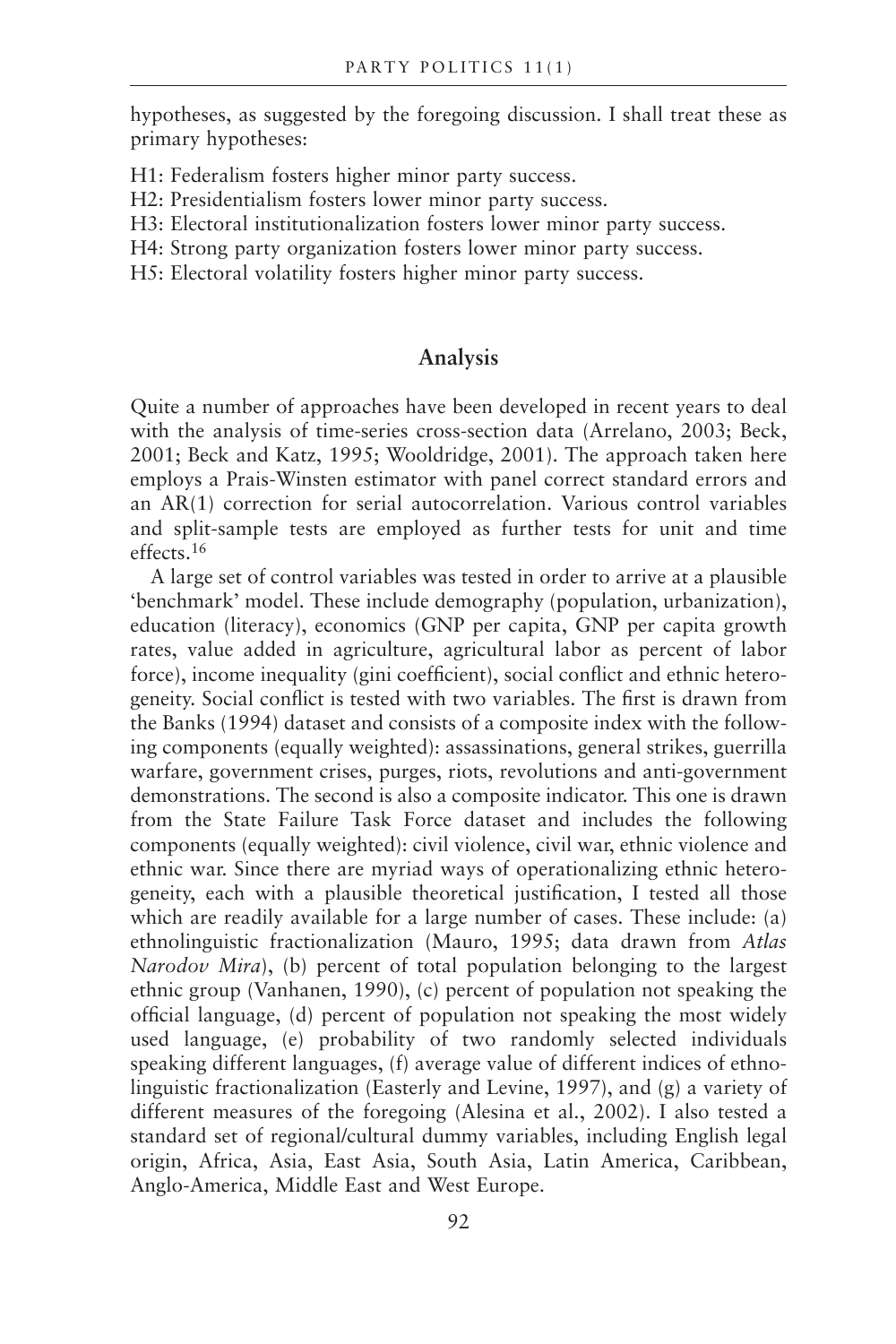Variables were retained in the benchmark equation only if they were theoretically plausible *and* they demonstrated a statistically significant effect on minor party performance. As will be seen from Table 2, only two control variables passed this test: ethnolinguistic fractionalization and per capita GNP. Of the various ethnic/linguistic/religious fractionalization measures tested, the most successful (in statistical terms) was an index developed by Easterly and Levine (1997 – 'AVELF'), which averages the value of five independent indices. Data are drawn mostly from the 1960s. Per capita GNP poses problems of measurement across different historical eras. If we conceptualize minor party success as a protest against poor economic management, then the relevant standard of comparison is not whether Norway in 1900 is wealthier than Papua New Guinea in 2000, but rather whether it was wealthier than other countries *in 1900*. To achieve this period-specific standardization I consider a country's per capita GNP (drawn from World Development Indicators and other historical sources) as a ratio of US per capita GNP in that year. This figure is transformed by the natural logarithm.

Table 2 presents the results of a series of models, beginning with those deemed most exogenous and moving seriatim toward those with greatest endogeneity. Plausibly, the degree of party organization and electoral volatility found in a polity is to some extent a product of structural features of the political system, such as federalism, presidentialism and institutionalization. Thus, it is important that these factors be tested last.

The final two models in Table 2 offer a set of robustness checks. Model 7 imposes a higher threshold of democracy – where the Polity index (combining two variables, Democracy and Autocracy, drawn from the Polity IV dataset) is greater than 5 on a scale ranging from  $-10$  to  $+10$ . This threshold has the effect of dropping 23 cases, leaving a total of 194 cases that can be regarded as 'high quality' democratic elections.

Model 8 presents the results of a series of specification tests in which countries are removed from the sample seriatim in order to test the effect of their removal on the principal variables of interest. Recall that although we cannot employ a fixed-effect regression format here (since the theoretical variables are static through time), we do anticipate significant unit effects. As it happens, only one country – the US – seems to have significant leverage on the results of theoretical interest. Thus, I reproduce the results of the full model in Model 8 *without* the American case.

# **Findings**

The findings from this analysis can be briefly summarized. Let us begin with the control variables, which are of peripheral concern to this study but nonetheless worthy of comment. The performance of the GNP per capita variable in Model 4 suggests that greater societal wealth leads to lower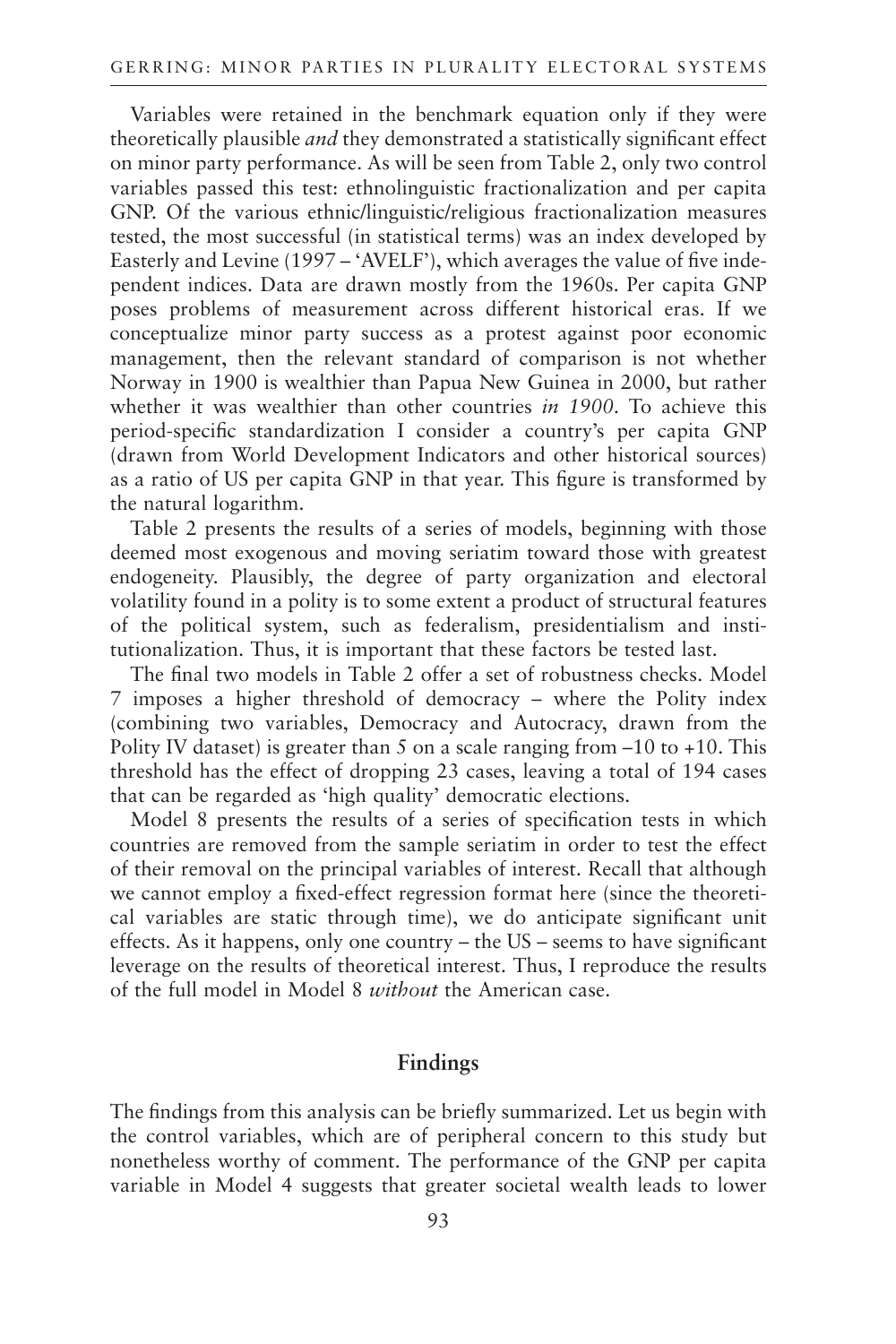|                                                                                                                                                                                                                                                                                                                                                                                                                                              |                       | $\mathcal{L}$                                                     | 3                                                                                                                    | Table 2. Regression results<br>4                                   | $\overline{5}$                                                                                     | ৩                                                                                                                                                                                                                                                                                                                                                                                                        |                                         | $^{\circ}$                                                                                                                                                                                                                                                                                                                                                                                      |
|----------------------------------------------------------------------------------------------------------------------------------------------------------------------------------------------------------------------------------------------------------------------------------------------------------------------------------------------------------------------------------------------------------------------------------------------|-----------------------|-------------------------------------------------------------------|----------------------------------------------------------------------------------------------------------------------|--------------------------------------------------------------------|----------------------------------------------------------------------------------------------------|----------------------------------------------------------------------------------------------------------------------------------------------------------------------------------------------------------------------------------------------------------------------------------------------------------------------------------------------------------------------------------------------------------|-----------------------------------------|-------------------------------------------------------------------------------------------------------------------------------------------------------------------------------------------------------------------------------------------------------------------------------------------------------------------------------------------------------------------------------------------------|
|                                                                                                                                                                                                                                                                                                                                                                                                                                              |                       |                                                                   |                                                                                                                      |                                                                    |                                                                                                    |                                                                                                                                                                                                                                                                                                                                                                                                          |                                         |                                                                                                                                                                                                                                                                                                                                                                                                 |
| Federalism                                                                                                                                                                                                                                                                                                                                                                                                                                   | $7.220**$             | 7.051**<br>(0.758)<br>[0.489]<br>-3.921**                         | $7.925*$                                                                                                             | $7.927$ **<br>(0.791)<br>(0.550]<br>[0.550]                        | $6.721**$                                                                                          | ×<br>Ý.<br>$6.583**$                                                                                                                                                                                                                                                                                                                                                                                     | ÷.<br>$6.077$ *                         | $\mathbf{\hat{x}}$<br>$7.138**$<br>$(0.859)$<br>$[0.523]$<br>$-1.197$                                                                                                                                                                                                                                                                                                                           |
|                                                                                                                                                                                                                                                                                                                                                                                                                                              | (0.887)               |                                                                   |                                                                                                                      |                                                                    | $(0.772)$<br>[0.518]                                                                               |                                                                                                                                                                                                                                                                                                                                                                                                          | $(0.958)$<br>$[0.478]$<br>$-3.813$ *    |                                                                                                                                                                                                                                                                                                                                                                                                 |
|                                                                                                                                                                                                                                                                                                                                                                                                                                              | [0.501]               |                                                                   |                                                                                                                      |                                                                    |                                                                                                    |                                                                                                                                                                                                                                                                                                                                                                                                          |                                         |                                                                                                                                                                                                                                                                                                                                                                                                 |
| Presidentialism                                                                                                                                                                                                                                                                                                                                                                                                                              | $-1.936$              |                                                                   |                                                                                                                      |                                                                    | $-3.089**$                                                                                         |                                                                                                                                                                                                                                                                                                                                                                                                          |                                         |                                                                                                                                                                                                                                                                                                                                                                                                 |
|                                                                                                                                                                                                                                                                                                                                                                                                                                              | (1.274)               | $\begin{array}{c} (1.096) \\ [-0.210] \end{array}$                | $\begin{array}{c} (0.812)\\[1mm] 0.550]\\[-1mm] -3.471**\\[-1mm] 0.873)\\[-1mm] -0.186]\\[-1mm] 1.975** \end{array}$ | $(0.876)$<br>$[-0.188]$<br>$8.959$ ***                             |                                                                                                    |                                                                                                                                                                                                                                                                                                                                                                                                          | $(0.800)$<br>$[-0.233]$                 | $(0.973)$<br>$[-0.060]$                                                                                                                                                                                                                                                                                                                                                                         |
|                                                                                                                                                                                                                                                                                                                                                                                                                                              | $-0.104$              |                                                                   |                                                                                                                      |                                                                    |                                                                                                    |                                                                                                                                                                                                                                                                                                                                                                                                          |                                         |                                                                                                                                                                                                                                                                                                                                                                                                 |
| Ethnolinguistic                                                                                                                                                                                                                                                                                                                                                                                                                              |                       | ×<br>15.535*                                                      |                                                                                                                      |                                                                    |                                                                                                    |                                                                                                                                                                                                                                                                                                                                                                                                          |                                         |                                                                                                                                                                                                                                                                                                                                                                                                 |
| fractionalization                                                                                                                                                                                                                                                                                                                                                                                                                            |                       | (3.452)                                                           | (3.276)                                                                                                              | (3.275)                                                            |                                                                                                    |                                                                                                                                                                                                                                                                                                                                                                                                          |                                         |                                                                                                                                                                                                                                                                                                                                                                                                 |
|                                                                                                                                                                                                                                                                                                                                                                                                                                              |                       | [0.368]                                                           | $\begin{bmatrix} 0.283 \end{bmatrix}$<br>-3.046**                                                                    | $\begin{bmatrix} 0.212 \\ -2.101** \end{bmatrix}$                  | $\begin{array}{c} (0.780) \\ [-0.184] \\ 4.574^* \\ (2.480) \\ [0.117] \\ -1.796^{**} \end{array}$ |                                                                                                                                                                                                                                                                                                                                                                                                          |                                         |                                                                                                                                                                                                                                                                                                                                                                                                 |
| Institutionalization                                                                                                                                                                                                                                                                                                                                                                                                                         |                       |                                                                   | ÷                                                                                                                    |                                                                    |                                                                                                    |                                                                                                                                                                                                                                                                                                                                                                                                          |                                         |                                                                                                                                                                                                                                                                                                                                                                                                 |
| $(\ln)$                                                                                                                                                                                                                                                                                                                                                                                                                                      |                       |                                                                   | $(0.564)$<br>$[-0.264]$                                                                                              | (0.636)                                                            | [6, 173]                                                                                           |                                                                                                                                                                                                                                                                                                                                                                                                          |                                         |                                                                                                                                                                                                                                                                                                                                                                                                 |
|                                                                                                                                                                                                                                                                                                                                                                                                                                              |                       |                                                                   |                                                                                                                      |                                                                    |                                                                                                    |                                                                                                                                                                                                                                                                                                                                                                                                          |                                         |                                                                                                                                                                                                                                                                                                                                                                                                 |
| GNP pc (ln)                                                                                                                                                                                                                                                                                                                                                                                                                                  |                       |                                                                   |                                                                                                                      | $\begin{bmatrix} -0.182 \end{bmatrix}^*$                           | $-0.438$                                                                                           |                                                                                                                                                                                                                                                                                                                                                                                                          |                                         |                                                                                                                                                                                                                                                                                                                                                                                                 |
|                                                                                                                                                                                                                                                                                                                                                                                                                                              |                       |                                                                   |                                                                                                                      | $(0.623)$<br>$[-0.182]$                                            | (0.567)                                                                                            |                                                                                                                                                                                                                                                                                                                                                                                                          |                                         |                                                                                                                                                                                                                                                                                                                                                                                                 |
|                                                                                                                                                                                                                                                                                                                                                                                                                                              |                       |                                                                   |                                                                                                                      |                                                                    | $[-0.051]$                                                                                         |                                                                                                                                                                                                                                                                                                                                                                                                          |                                         |                                                                                                                                                                                                                                                                                                                                                                                                 |
| Party organization                                                                                                                                                                                                                                                                                                                                                                                                                           |                       |                                                                   |                                                                                                                      |                                                                    | *<br>$-8.467*$                                                                                     | $\begin{array}{l} \text{(307)}\\[-4pt] \text{(308)}\\[-4pt] \text{(308)}\\[-4pt] \text{(309)}\\[-4pt] \text{(309)}\\[-4pt] \text{(309)}\\[-4pt] \text{(309)}\\[-4pt] \text{(309)}\\[-4pt] \text{(309)}\\[-4pt] \text{(309)}\\[-4pt] \text{(309)}\\[-4pt] \text{(309)}\\[-4pt] \text{(309)}\\[-4pt] \text{(309)}\\[-4pt] \text{(309)}\\[-4pt] \text{(309)}\\[-4pt] \text{(309)}\\[-4pt] \text{(309)}\\[-$ | $-6.448$ <sup>*</sup><br>(2.091)        | $\begin{array}{l} \texttt{1.65} \\ \texttt{2.63} \\ \texttt{3.13} \\ \texttt{4.13} \\ \texttt{5.13} \\ \texttt{69} \\ \texttt{7.13} \\ \texttt{8.13} \\ \texttt{9.13} \\ \texttt{1.13} \\ \texttt{1.23} \\ \texttt{1.34} \\ \texttt{1.45} \\ \texttt{1.53} \\ \texttt{1.53} \\ \texttt{1.53} \\ \texttt{1.53} \\ \texttt{1.53} \\ \texttt{1.53} \\ \texttt{1.53} \\ \texttt{1.53} \\ \texttt{1$ |
|                                                                                                                                                                                                                                                                                                                                                                                                                                              |                       |                                                                   |                                                                                                                      |                                                                    |                                                                                                    |                                                                                                                                                                                                                                                                                                                                                                                                          |                                         |                                                                                                                                                                                                                                                                                                                                                                                                 |
|                                                                                                                                                                                                                                                                                                                                                                                                                                              |                       |                                                                   |                                                                                                                      |                                                                    | $(2.088)$<br>$[-0.312]$                                                                            |                                                                                                                                                                                                                                                                                                                                                                                                          | $-0.233$                                |                                                                                                                                                                                                                                                                                                                                                                                                 |
| Volatility                                                                                                                                                                                                                                                                                                                                                                                                                                   |                       |                                                                   |                                                                                                                      |                                                                    |                                                                                                    | $0.397*$                                                                                                                                                                                                                                                                                                                                                                                                 | $0.519*$                                | $0.365**$                                                                                                                                                                                                                                                                                                                                                                                       |
|                                                                                                                                                                                                                                                                                                                                                                                                                                              |                       |                                                                   |                                                                                                                      |                                                                    |                                                                                                    | $(0.131)$<br>$[0.260]$                                                                                                                                                                                                                                                                                                                                                                                   | (0.136)                                 | $\begin{array}{c} (0.132) \\ [0.239] \\ 7.234** \end{array}$                                                                                                                                                                                                                                                                                                                                    |
|                                                                                                                                                                                                                                                                                                                                                                                                                                              |                       |                                                                   |                                                                                                                      |                                                                    |                                                                                                    |                                                                                                                                                                                                                                                                                                                                                                                                          | [0.286]                                 |                                                                                                                                                                                                                                                                                                                                                                                                 |
| Constant                                                                                                                                                                                                                                                                                                                                                                                                                                     | $6.029**$             |                                                                   |                                                                                                                      |                                                                    | ×,                                                                                                 |                                                                                                                                                                                                                                                                                                                                                                                                          | $10.043*$                               |                                                                                                                                                                                                                                                                                                                                                                                                 |
|                                                                                                                                                                                                                                                                                                                                                                                                                                              | (0.834)               |                                                                   |                                                                                                                      |                                                                    |                                                                                                    |                                                                                                                                                                                                                                                                                                                                                                                                          |                                         |                                                                                                                                                                                                                                                                                                                                                                                                 |
|                                                                                                                                                                                                                                                                                                                                                                                                                                              | $\frac{[0.478]}{217}$ | $\begin{array}{c} 1.836 \\ (1.131) \\ [0.145] \\ 217 \end{array}$ | 7.516***<br>(1.548)<br>(1.548)<br>217<br>37                                                                          | $\begin{array}{c} 3.434* \\ (1.986) \\ [0.272] \\ 217 \end{array}$ | $13.385***$<br>(3.215)<br>[1.170]                                                                  | $\begin{array}{c} 8.377**\\ 8.377**\\ (2.988)\\ (10.732)\\ 213\\ 37\\ \end{array}$                                                                                                                                                                                                                                                                                                                       | $(3.024)$<br>$[0.840]$<br>$146$<br>$34$ | $\begin{array}{r} (3.026) \\ [0.627] \\ 203 \\ 36 \end{array}$                                                                                                                                                                                                                                                                                                                                  |
| Elections                                                                                                                                                                                                                                                                                                                                                                                                                                    |                       |                                                                   |                                                                                                                      |                                                                    |                                                                                                    |                                                                                                                                                                                                                                                                                                                                                                                                          |                                         |                                                                                                                                                                                                                                                                                                                                                                                                 |
| Countries                                                                                                                                                                                                                                                                                                                                                                                                                                    |                       |                                                                   |                                                                                                                      |                                                                    |                                                                                                    |                                                                                                                                                                                                                                                                                                                                                                                                          |                                         |                                                                                                                                                                                                                                                                                                                                                                                                 |
| $R-sq$                                                                                                                                                                                                                                                                                                                                                                                                                                       | 0.25                  | 0.37                                                              | 0.43                                                                                                                 | 0.44                                                               | 0.50                                                                                               | 0.56                                                                                                                                                                                                                                                                                                                                                                                                     | 0.66                                    | 0.57                                                                                                                                                                                                                                                                                                                                                                                            |
| Dependent variable: percent legislative seats (lower house) won by non-major parties. Prais-Winsten regression with panel correct standard errors (in paren-<br>theses) and an AR(1) correction for serial autocorrelation. Normalized coefficients in brackets $*p = 0.10**p \sim 0.05**p \approx 0.01$ (2-tailed tests). Model<br>7 restricted to cases where Polity > 5 (on a scale from -10 to +10). Model 8 excludes the United States. |                       |                                                                   |                                                                                                                      |                                                                    |                                                                                                    |                                                                                                                                                                                                                                                                                                                                                                                                          |                                         |                                                                                                                                                                                                                                                                                                                                                                                                 |

94

PARTY POLITICS 11(1)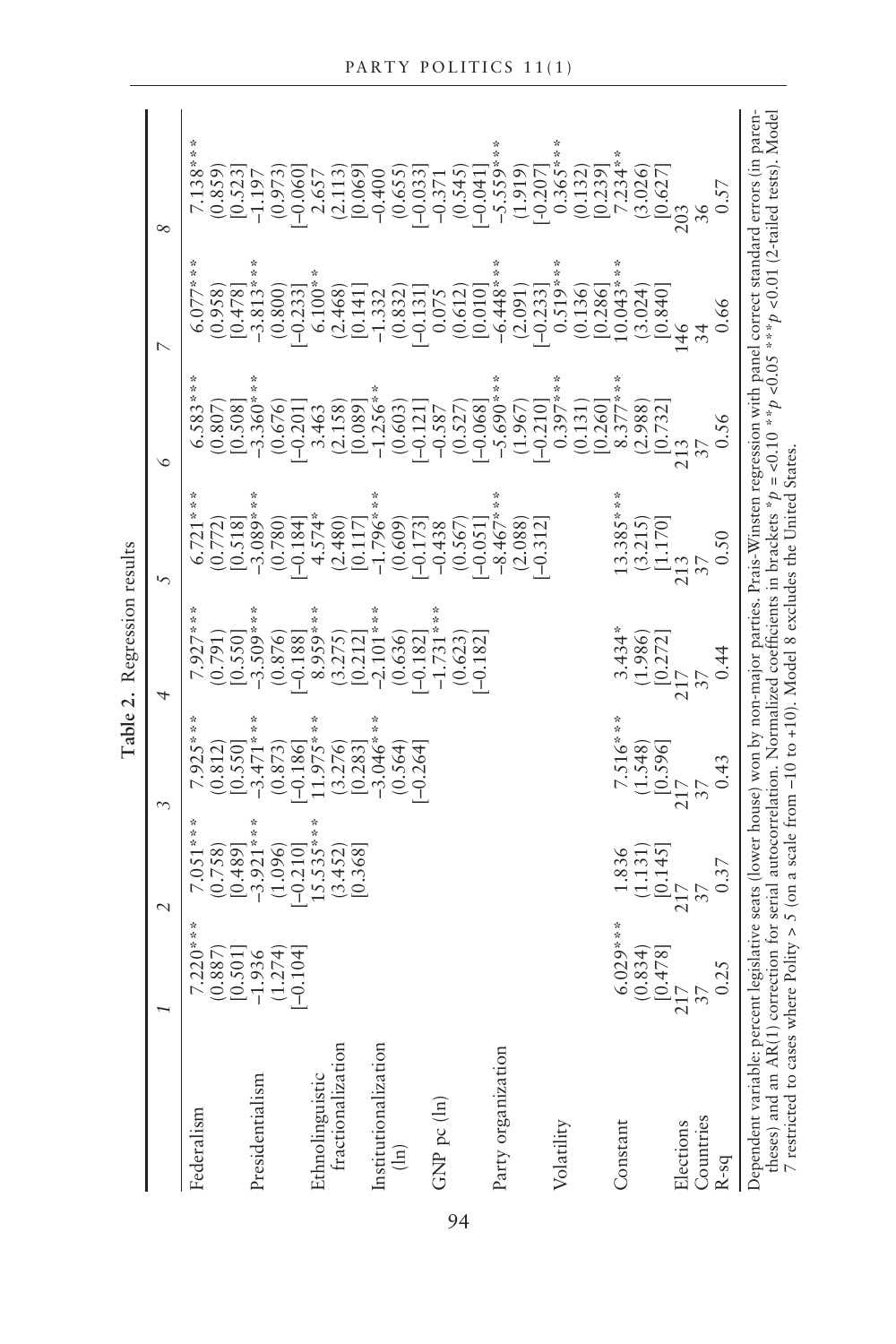minor party success, all other things being equal. Presumably, citizens in a 'rich' society (relative to other countries in that historical era) are more likely to be content with the management of the economy under the purview of the major parties, and less likely to vote for new and untested challengers. Even so, it is not a particularly robust effect (it disappears once the level of party organization is taken into account).

Greater ethnic heterogeneity would appear to lead to greater minor party success, presumably because major parties have a more difficult time incorporating dissent in a more heterogeneous society. Before we take a great deal of stock in this finding we should be cognizant of the fact that none of the other measures of ethnic fractionalization demonstrated a statistically significant effect in the benchmark equation. (Indeed, the correlation was sometimes *negative*.) Thus, it is quite possible that the results reported here are artifacts of a somewhat peculiar fractionalization index (see discussion in Posner, 2000).

Against the backdrop of various sociological and economic variables, the performance of political-institutional variables is quite robust. Table 2 offers empirical support for all five of the initial hypotheses, in varying degrees.

The strongest result, by far, is that registered by the federalism variable. The existence of constitutional federalism enhances minor party performance in all specifications and is virtually undisturbed by the exclusion of any particular country case. Indeed, the coefficient hardly varies from equation to equation. The coefficient indicates that a change from unitarism to federalism, holding all other factors constant, would result in a 15 point gain in the total seats won by minor parties. (Recall that the index is a scale from 0 to 2, with semi-federalism as an intermediate point. Additional tests using separate dummy variables for semi-federalism and federalism confirm these results.)

Confidence in this finding is reinforced when it is recalled that a large number of additional controls were tested in the benchmark equation, including other measures of ethnic heterogeneity, population and social conflict (see variable descriptions above). None had an appreciable effect on the coefficient for federalism. Thus, it appears that federalism is not simply a proxy for underlying sociological factors that might enhance the attractiveness of small parties.

Presidentialism has a weaker effect on minor party performance and is somewhat less robust. Indeed, when the US case is removed from the equation (Model 8) this variable loses statistical significance (at the 0.10 level). Even so, the evidence of this study suggests that the existence of a directly elected president (with significant policy-making powers) dampens prospects for minor party success. Thus, our consideration of this variable hinges on one's consideration of the American case. If one is convinced that the existence of a directly elected president has dampened the prospects for minor parties in the US, then one may be inclined to consider the general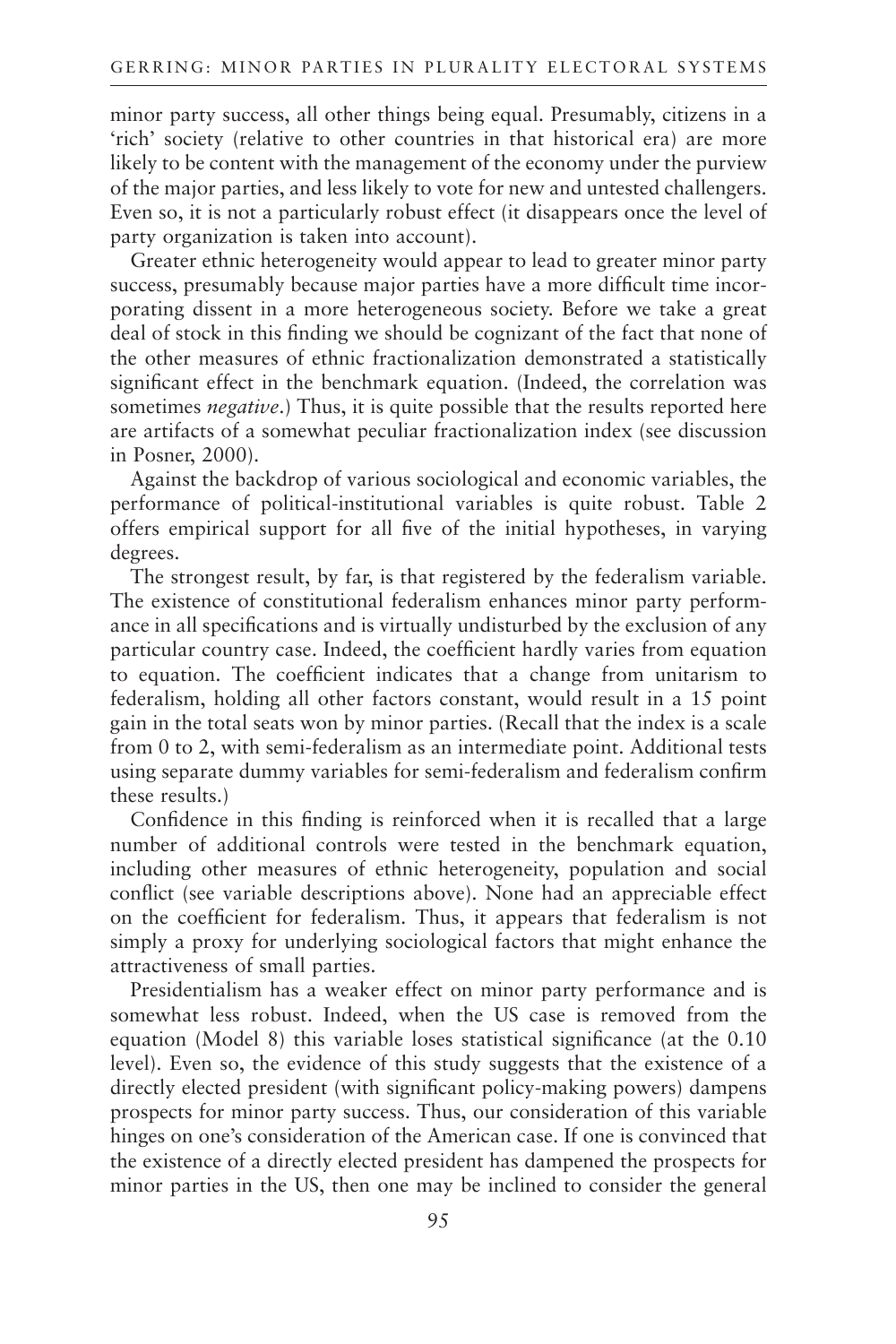result reported here robust. If one is convinced that other factors, perhaps peculiar to the American context, were critical in containing minor party challenges in the US, then the presidentialism variable looks rather weak.

Electoral system institutionalization (the number of democratic elections conducted under plurality rules) appears to have a strong and fairly persistent effect on minor party performance. More institutionalized electoral systems have more entrenched major parties. It is difficult to get a precise reading of this effect, since the coefficient changes from model to model. (The most plausible equation is probably Model 4, since party organization and volatility are presumably – at least to some extent – endogenous relative to the level of institutionalization in a polity.)

The effects of party organization in depressing minor party success are strong and robust in all specifications and in both models. Based on the results presented in Model 4, a movement from weak to strong party organization should decrease minor party success by eight percentage points. No other variable except federalism exhibits such a strong and consistent relationship. Coding difficulties aside (see previous discussion), there is no reason to doubt the causal effect of this organizational factor in determining party system size.

Volatility, finally, has strong and consistent effects on minor party performance in all models tested. 'Settled' polities are somewhat more apt to be two-party monopolies. Apparently, it is difficult for minor parties to sustain themselves in a stable fashion over long periods of time within a plurality electoral system.

### **Discussion**

To recapitulate, the analysis conducted here suggests that minor party performance in plurality electoral systems is enhanced by ethnic heterogeneity, a low level of economic achievement (relative to other polities), federalism, parliamentarianism, the newness of an electoral system (or a country's experience of democracy), a low level of party organization and a high rate of electoral volatility. It should be stressed that many of these factors, while statistically robust, have only a small effect on aggregate minor party performance. They matter, but – by themselves – only a little.

Even so, the results are impressive. Certainly, it is possible that these findings are biased by missing variables – that apparently significant results are merely proxies for some other underlying causal relationships. Yet, I cannot think of any obvious candidates for further specification testing. More to the point, dummy variables have been introduced for each of the countries under study. Thus, if the missing variable affected one or two countries only (or disproportionately), we have had an opportunity to test it in the foregoing analysis. Unit effects, if limited to a single country, are accounted for by this procedure. Spatial heterogeneity that lies across a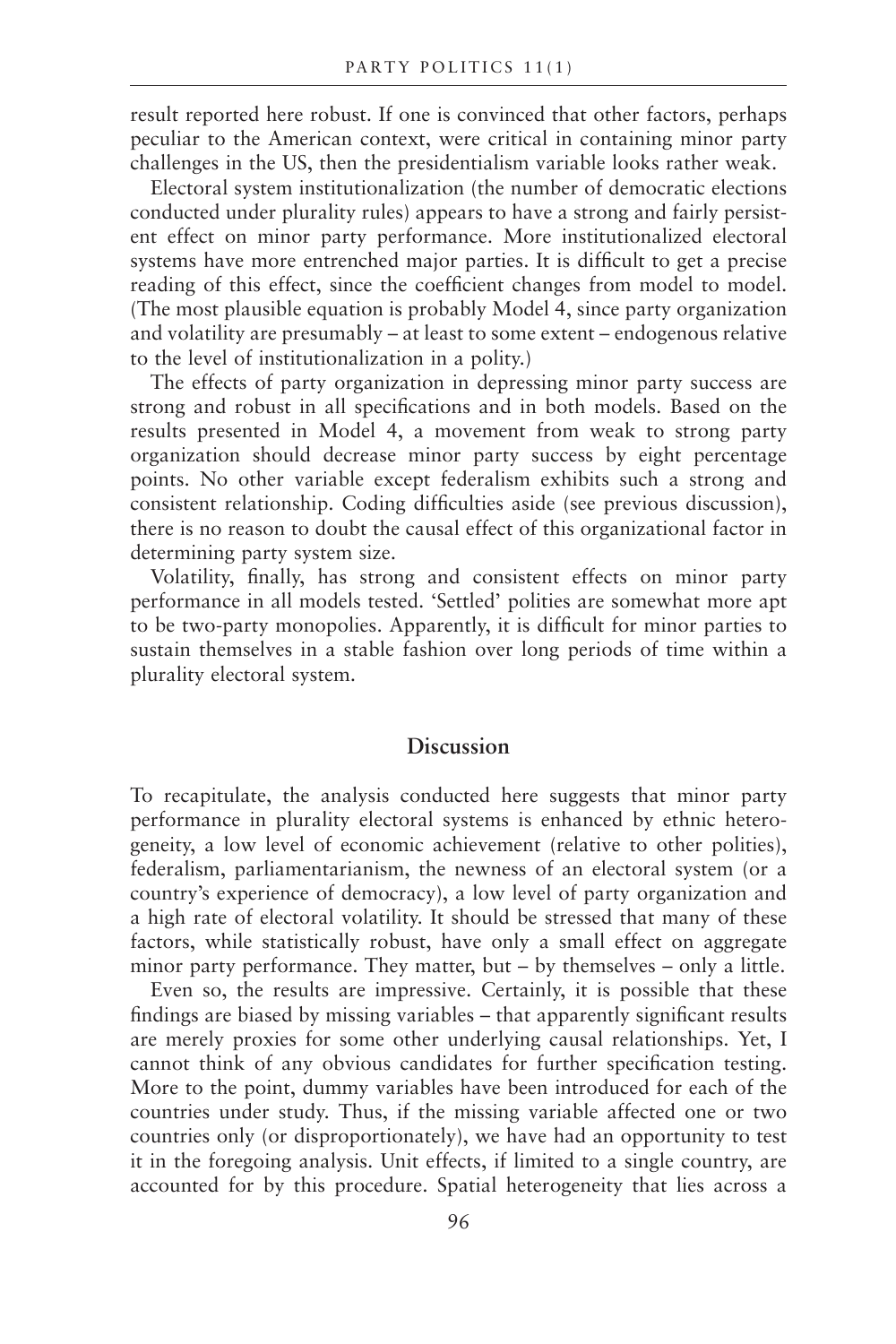group of countries should be picked up by the series of spatial controls described in the testing procedure (e.g. dummy variables for regions).

The most conclusive finding is that federalism enhances minor party performance. No combination of intervening variables dims the luster of this causal factor. The existence of provincial legislative systems – particularly if enhanced by constitutional protections – evidently provides a power base for minor parties that can then be used as a platform for national office. Federalism thus probably has a fragmenting effect on most party systems.

This finding is puzzling in one respect. It does not square with the status of minor parties in the most-studied country. In the US, minor parties have been stuck at a point close to the lower bound. Minor parties (a grouping that includes independents) have rarely managed to capture more than one or two seats in the lower house. The US is thus both quintessentially federalist (in the sense of having inspired most of the academic work on this subject as well as many of the actually existing federal systems) and quintessentially a two-party system (one of the world's purest, as witnessed in Figure 1). In short, the US shows every sign of being an anomaly.

However, it should be pointed out that we are observing the US at one point in a very long history of democracy with (predominantly) plurality electoral rules. At an earlier stage of US history it seems quite likely that federalism did enhance minor party performance. Indeed, the traditional parochialism of American politics, anchored by national–state constitutional divisions, served minor party leaders well. The Republican Party's triumph over the Whigs in the 1850s may be viewed as a triumph of regionalism. Republican leaders, unlike most Whigs, were willing to take a stance on the slavery issue that pleased only one section of the country. Whig leaders held out – too long, as it turned out – for a platform the whole country could unite behind (Gienapp, 1987; Holt, 1999). Other minor party efforts in the nineteenth and early twentieth centuries (e.g. the Liberty Party, the Free Soil Party, the American Party, the Southern Democrat and Constitutional Union parties [1860], the Greenback Party, the Prohibition Party, the Union Labor Party, the Populist Party, the Socialist Party, the Progressive Party [1912], the Union Party, the States' Rights Party, and various Farmer–Labor parties) were also regionally rooted and hence, plausibly, encouraged by the federal organization of government. Of course, such matters cannot be pegged entirely on the influence of federalism. But it does seem to illustrate that the US has been subject to the same politicalinstitutional factors noted in other countries around the world. Even today, Gimpel (1996) argues, federalism sustains state party systems with a high degree of autonomy from national party concerns.

A glance at secular time-trends in American history substantiates this claim. The decline of minor parties in American politics was coincident with a decline of sub-national power. As Chhibber and Kollman (1996) have argued in a comparative study of the US and India, minor parties (within plurality polities) face increasing difficulty in mobilizing their base when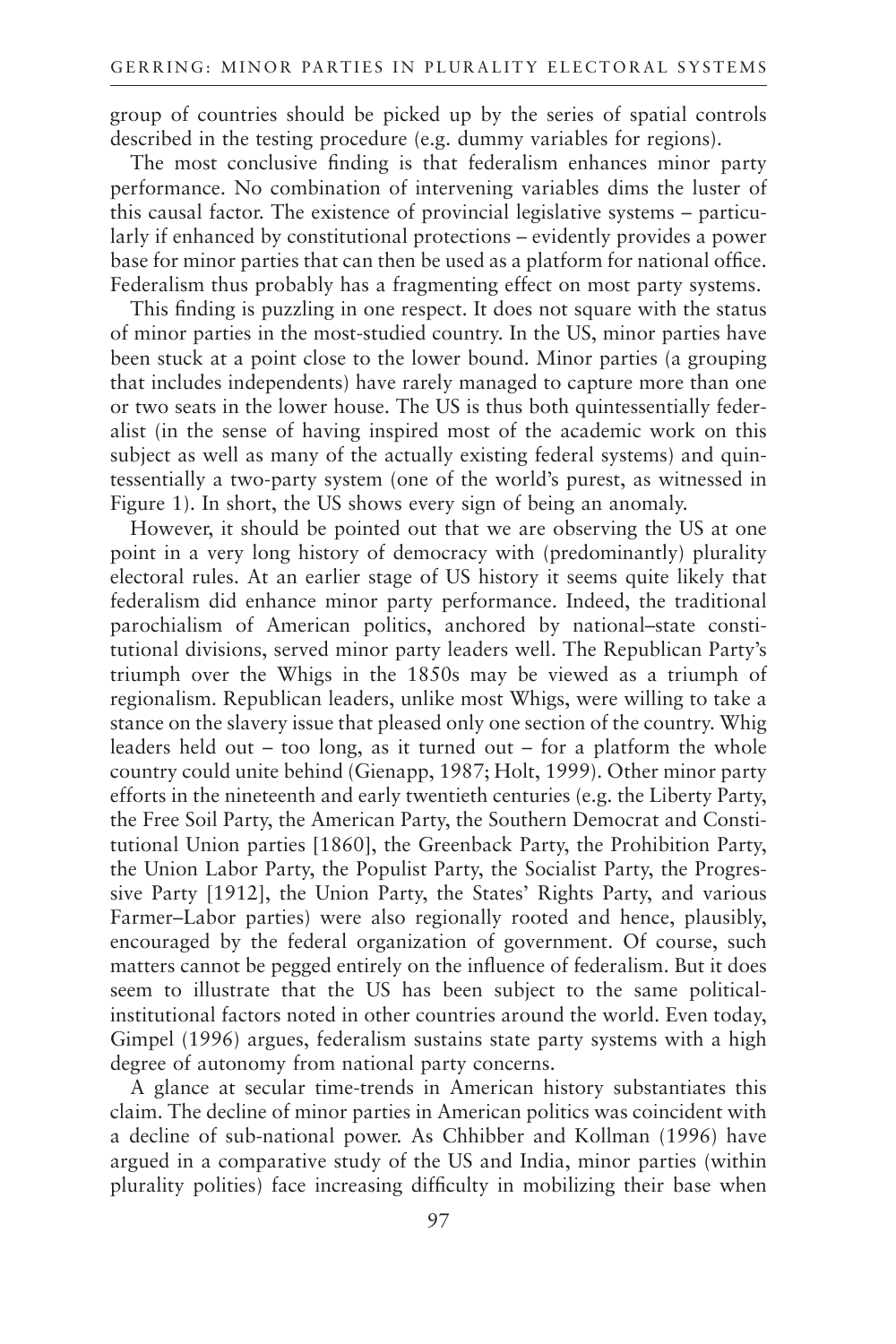politics is nationalized – a process driven primarily by the relative scope of taxing and spending at national and sub-national levels. The same phenomenon has been observed in the example of the Farmer–Labor Party, which was squeezed out by the increasing irrelevance of state and local politics as the twentieth century progressed (Valelly, 1989).

American federalism has probably affected contemporary American life less than in other countries because of the *proliferation* of state units as the nineteenth century progressed. In the early nineteenth century, each state could be considered a major player in national politics because it was one of only a handful of regional governmental units. A substantial majority of the country lived in four states and these states – Massachusetts, New York, Pennsylvania and Virginia – controlled most aspects of national politics. In other words, the US stood in the 1830s approximately where Australia, Canada and India stand now – with a relatively small number of sub-federal governments, several of which play especially prominent roles (Esman, 1984). In such circumstances, it is hardly surprising that citizens would identify first as members of a state, and second as Americans.

In closing, it may be helpful to highlight some of the more general features of this analysis. First, and most notable, is the signal importance of political institutions in structuring minor party performance. Collectively, politicalinstitutional variables account for much more of the variation than can be attributed to sociological or economic factors. Minor party performance is politically conditioned, at least insofar as we can tell. Of course, it may also be that the economic and sociological factors relevant to this process happen to be less amenable to cross-national testing and, for this reason, are poorly represented in models depicted in Table 2. Further research is warranted on this point.

A second general conclusion concerns the role of parties and party institutionalization in minor party performance. The measure of party organization employed here demonstrates robust results. Strong party organization within the major parties of a plurality electoral system appears to raise entrycosts for new participants. Although we do not have at our disposal direct measures of party identification among the mass publics of these 37 polities, it seems likely that electoral volatility is a good proxy for this elusive concept. Where citizens identify strongly with a particular party, they are less likely to bolt when the opportunity presents itself (i.e. when a third party challenge materializes). It is no surprise that electoral volatility and minor party performance co-vary; the highest hurdle to minor party success may be the existence of pre-existing loyalties to the major parties (as is so often said with reference to the US). Conversely, where party organization is weak we surmise that minor parties benefit from splits among party elites. A primary process whose results are not accepted as legitimate by losing candidates presents an opening for third party challenges – either on the part of the sore losers themselves or as a result of their public refusal to endorse the winning nominee. The question of party strength (or institutionalization) is open to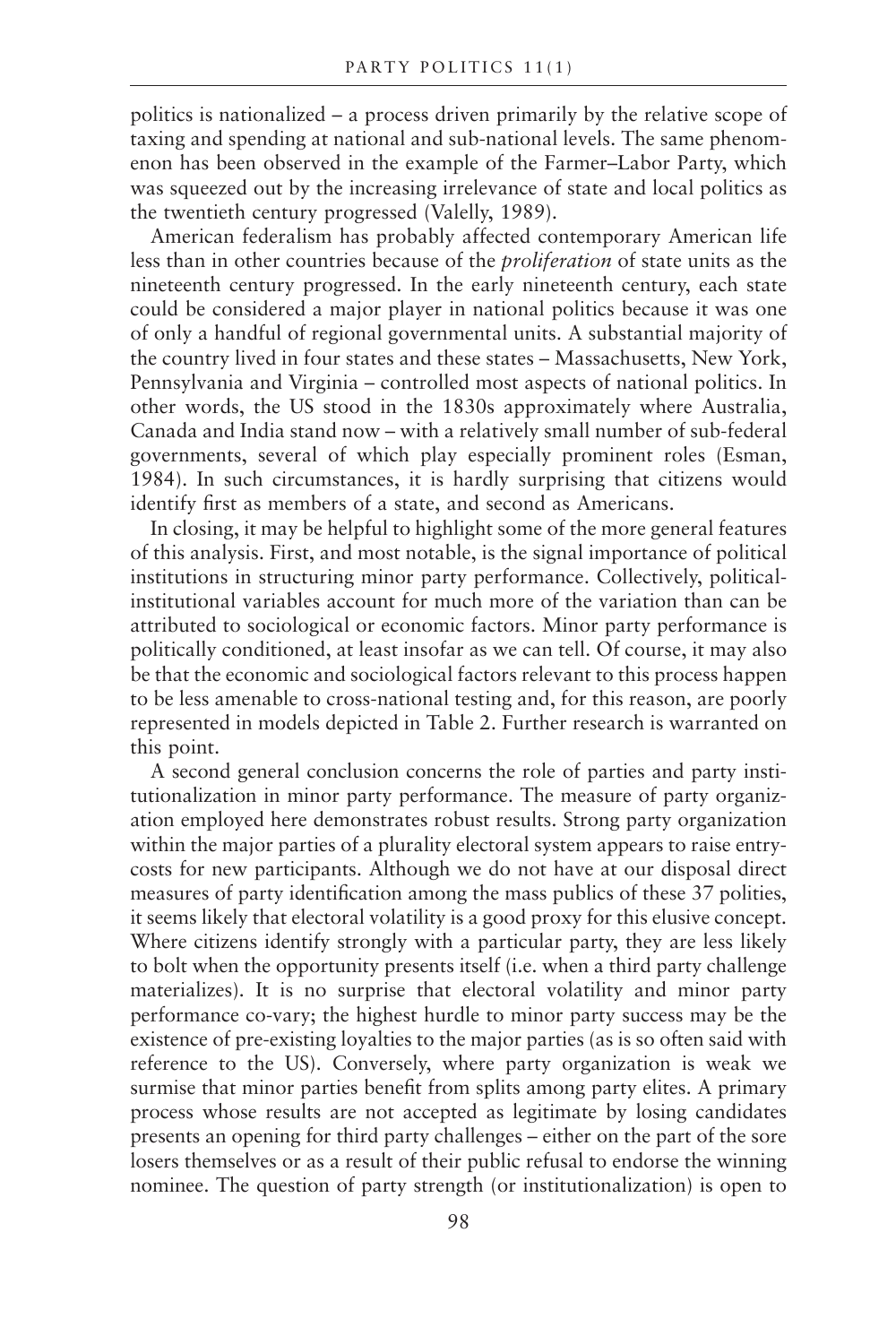a variety of interpretations and an even greater variety of operationalizations. However, all the evidence gathered here supports the general proposition that highly institutionalized polities (within plurality electoral systems) are more resistant to challenge. Indeed, I cannot think of a single case of a polity characterized by minor party success that is also highly institutionalized. (Recent developments in Canada remove the one possible exception to this dictum.)

Without deprecating the role of minor party leaders and activists (at the margins, leadership certainly matters) it may be put forth as a general hypothesis that minor party performance is endogenous to major party performance. Minor parties owe their successes or failures more to cracks in the armor of the major parties than to their own efforts (Schattschneider, 1942, 1960). Indeed, over the long haul (ignoring the results of particular elections and electoral periods), minor parties are best considered as a characteristic of a polity, rather than of a particular group or grievance. The level of success that these protest groups achieve over time – the equilibrium result of a party system – is a *system-wide* phenomenon. Where the major parties are doing their job, rumblings of discontent should be coopted (or if you prefer, represented) by one or both of these established institutions. It is only when they fail to perform this representative function, or when their performance is purely rhetorical (and hence not credible), that minor parties have a good opportunity to win seats in a plurality electoral system.

|                                   |     | min.             | max. | mean    | SD   |
|-----------------------------------|-----|------------------|------|---------|------|
| Ethnolinguistic fractionalization |     | $\Omega$         | 0.86 | 0.31    | 0.30 |
| Institutionalization (ln)         |     | $\left( \right)$ | 4.41 | 1.73    | 1.09 |
| $GNP$ pc $(ln)$                   |     | $-4.83$          | 0.12 | $-1.98$ | 1.33 |
| Volatility                        |     | $\Omega$         | 50   | 5.63    | 7.86 |
| Frequencies                       |     |                  |      |         |      |
|                                   | 0   |                  | 1    |         | 2    |
| Federalism                        | 142 |                  | 18   |         | 57   |
| Presidentialism                   | 180 |                  | 10   |         | 27   |
|                                   |     |                  |      |         |      |
| Party organization                | 49  |                  | 164  |         |      |

# **Appendix**

Descriptive statistics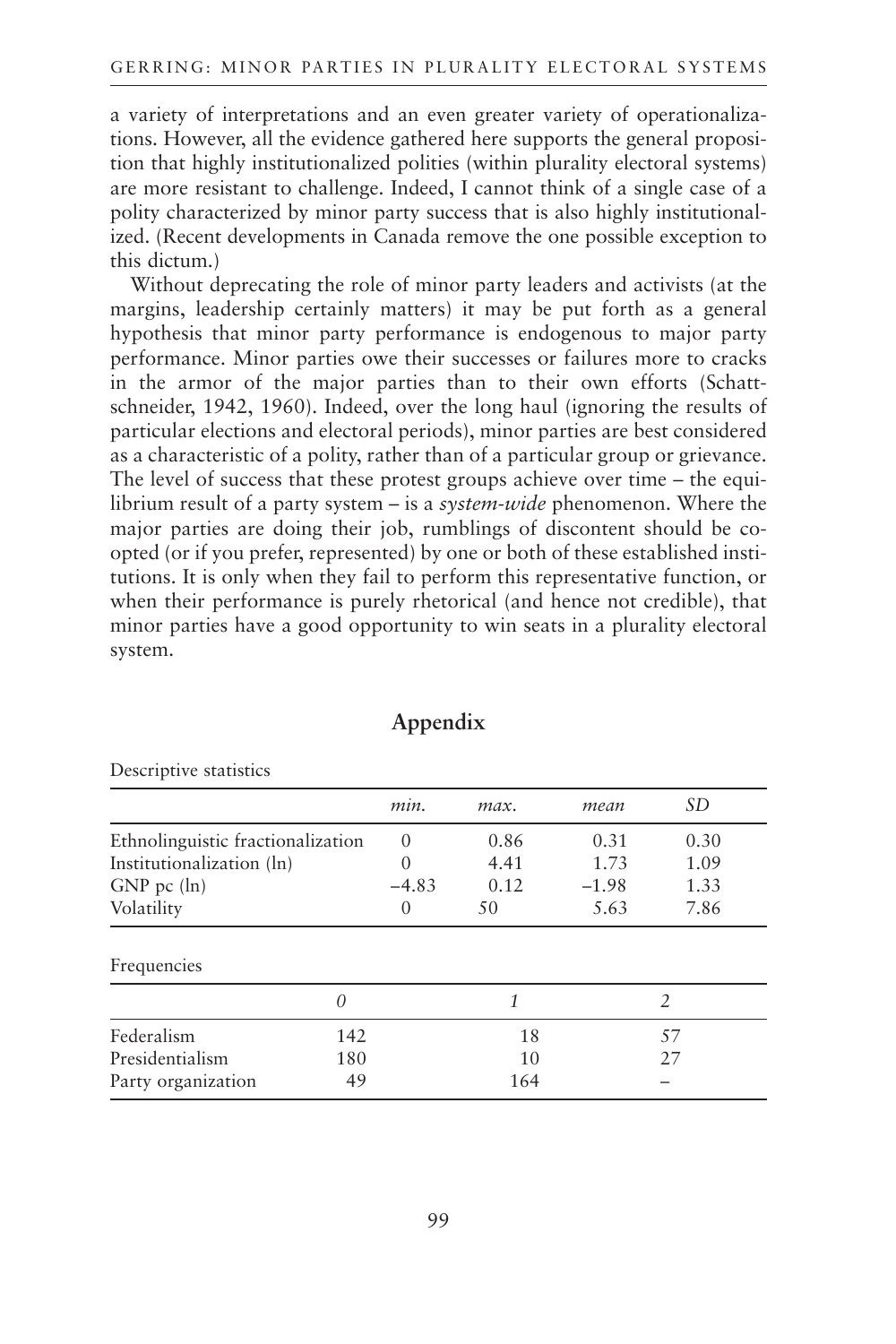| OOITCRIDH IIRRIX        |           |           |           |           |           |           |        |
|-------------------------|-----------|-----------|-----------|-----------|-----------|-----------|--------|
|                         |           | 2         | 3         | 4         | 5         | 6         | 7      |
| 1. Federalism           | 1.0000    |           |           |           |           |           |        |
| 2. Presidentialism      | 0.1800    | 1.0000    |           |           |           |           |        |
| 3. Ethnolinguistic      |           |           |           |           |           |           |        |
| fractionalization       | 0.0919    | 0.2990    | 1.0000    |           |           |           |        |
| 4. Institutionalization |           |           |           |           |           |           |        |
| $(\ln)$                 | 0.2200    | 0.0292    | $-0.2643$ | 1.0000    |           |           |        |
| 5. GNP pc $(ln)$        | 0.0692    | $-0.1242$ | $-0.5075$ | 0.5461    | 1.0000    |           |        |
| 6. Party organization   | $-0.1844$ | $-0.2011$ | $-0.3928$ | 0.3228    | 0.5620    | 1.0000    |        |
| 7. Volatility           | 0.0980    | 0.1433    | 0.32.50   | $-0.2895$ | $-0.3438$ | $-0.4911$ | 1.0000 |

#### Correlation matrix

#### **Notes**

Thanks are extended to David Mayhew, Howard Reiter, Christine Rossell, Strom Thacker, Paige Williams, Richard Winger and Nancy Zingale and two anonymous reviewers for the journal for their thoughtful comments and suggestions. Research assistance was provided by Paul Barresi, Kevin Dunn, Soong Kang, Carola Moreno and Sabrina Underwood.

- 1 See Kruschke (1991) for an overview of the immense case-study literature on minor parties in American politics.
- 2 See, e.g., Gillespie (1993), Herrnson and Green (1997), Hesseltine (1948, 1962), Mazmanian (1974), Nash (1959) and Rockwood (1985).
- 3 See, e.g., Merriam (1922), Holcombe (1924), Herring (1940), Schattschneider (1942), Key (1958), Epstein (1986) and Sorauf (1964).
- 4 See Abramson et al. (1995), Chressanthis et al. (1993), Gold (1995), Miller and Shanks (1996: Ch. 16) and Rosenstone et al. (1984).
- 5 See, e.g., Duverger (1951/1959, 1986), Fisher (1973), Gabel (1995), Gunther (1989), Janda and King (1985), Jones (1993, 1994, 1995a, b), Katz (1980), Lijphart (1990, 1994), Ordeshook and Shvetsova (1994), Rae (1967), Reed (1990), Riker (1976, 1982), Shamir (1985), Shugart and Carey (1992), Spafford (1972), Taagepera and Grofman (1985), Taagepera and Shugart (1989, 1993). For a discussion of various formulas measuring party system size, see Lijphart (1994). Party *formation*, the topic of work by Harmel (1985) and Harmel and Robertson (1985), is evidently a distinct topic.
- 6 For further reflections on the single-member–multi-member distinction, see Ordeshook and Shvetsova (1994: 118–9).
- 7 It is comforting to note that the correlation between votes and seats is fairly strong. In a somewhat larger database containing vote and seat data for all countries in this study, the correlation between seats and votes is 0.79. Certainly, minor parties will almost always receive more votes than seats. However, this disproportionality is not likely to systematically bias the effect of explanatory variables over a broad range of cases. In other words, if federalism impacts the seat performance of minor parties it is likely also to affect the vote performance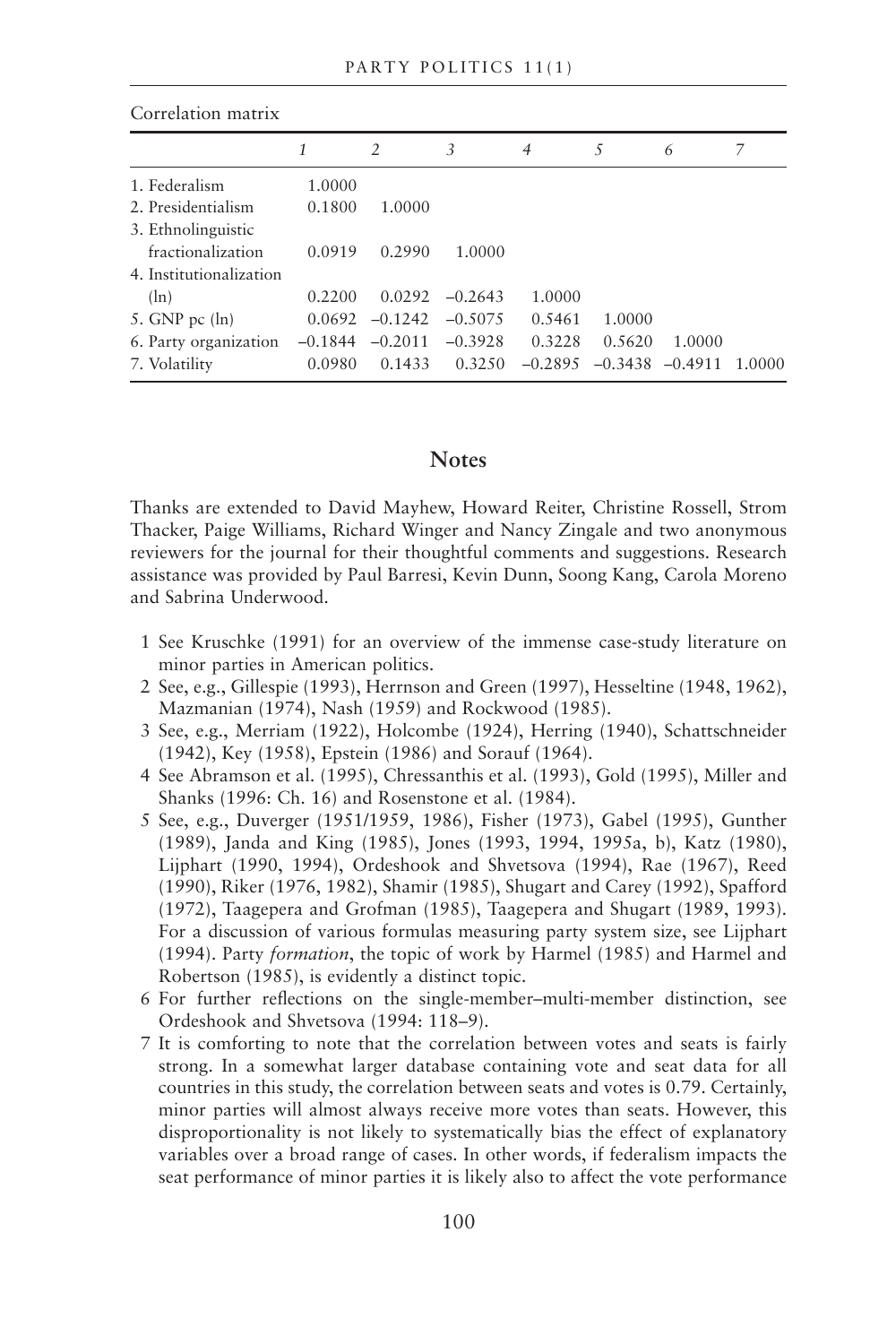of those parties. Let us note, finally, that seats, not votes, are the ultimate objective of any party interested in controlling public office and public policy. In this sense, seats offer a more appropriate measure of electoral success.

- 8 Displacements of a major party by a minor party, as occurred in the US during the 1850s and in the UK in the interwar era, are not explicitly taken into account by this analysis. Such moments of eclipse within national legislatures are rare. (They are, of course, less rare in presidential elections.) They are also likely to be reflected in high 'minor party' seat totals in elections prior to, and following, the election in which the displacement occurred. In this sense, such displacements *are* successfully reflected by this study's dependent variable.
- 9 I lump these two categories together because it is often difficult to tell the truly independent from the party-sponsored candidate. All candidates have some degree of organization – some poster-hangers and envelope-stuffers who might be called activists, some persons in charge of managing the campaign, and some 'rank-and-file' supporters. Thus, even the most candidate-centered campaign can lay some claim to 'partyness'. At the same time, many organizations calling themselves parties are in fact dominated by a single candidate. Among minor parties it is common to find many of the functions normally associated with a political party (fundraising, platform-writing, nominating, campaigning, etc.) centralized in the hands of a single individual. Such parties seem to appear and disappear at the sufferance of a single individual. Nominations procedures barely exist, and if so are not scrupulously followed.
- 10 For further commentary on the problem of judging system equilibrium, see Ordeshook and Shvetsova (1994: 102–3).
- 11 Principal sources employed in coding: Alvarez (1999), Derbyshire and Derbyshire (1996), Elazar (1991), Hicken and Kasuya (2001), McHenry (1997), Watts (1997), *The Database of Political Institutions* (Beck et al., 2000).
- 12 The precise terms used to refer to these institutions vary from country to country. Sometimes, the prime minister is a 'chancellor' or even a 'president'. The important point is that s/he is chosen by, and responsible to, the legislature.
- 13 Principal sources employed in coding: Alvarez (1999), Delury (1999), Derbyshire and Derbyshire (1996), Diamond (1999), Golder (2003), Hicken and Kasuya (2001), Jones (1995), *The Database of Political Institutions* (Beck et al., 2000), Nohlen et al. (1993, 1999, 2002).
- 14 Principal sources: Banks (1992) and Derbyshire and Derbyshire (1996).
- 15 Evidently, we are unable to calculate the volatility of the first election for each country (since there is no previous election under study). In order not to lose cases, I simply repeat for this first election the value obtained for the second election. I do not anticipate that a different operationalization of volatility would have a substantial effect on the findings reported here.
- 16 Note that a fixed-effects approach is not possible, since the variables of theoretical interest do not change over time. A lagged dependent variable (suggested by Beck and Katz, 1995) is also problematic, since this would create collinearity with one of our central theoretical variables, electoral institutionalization (a count variable beginning with the first election under similar electoral rules and conditions of democratic competition).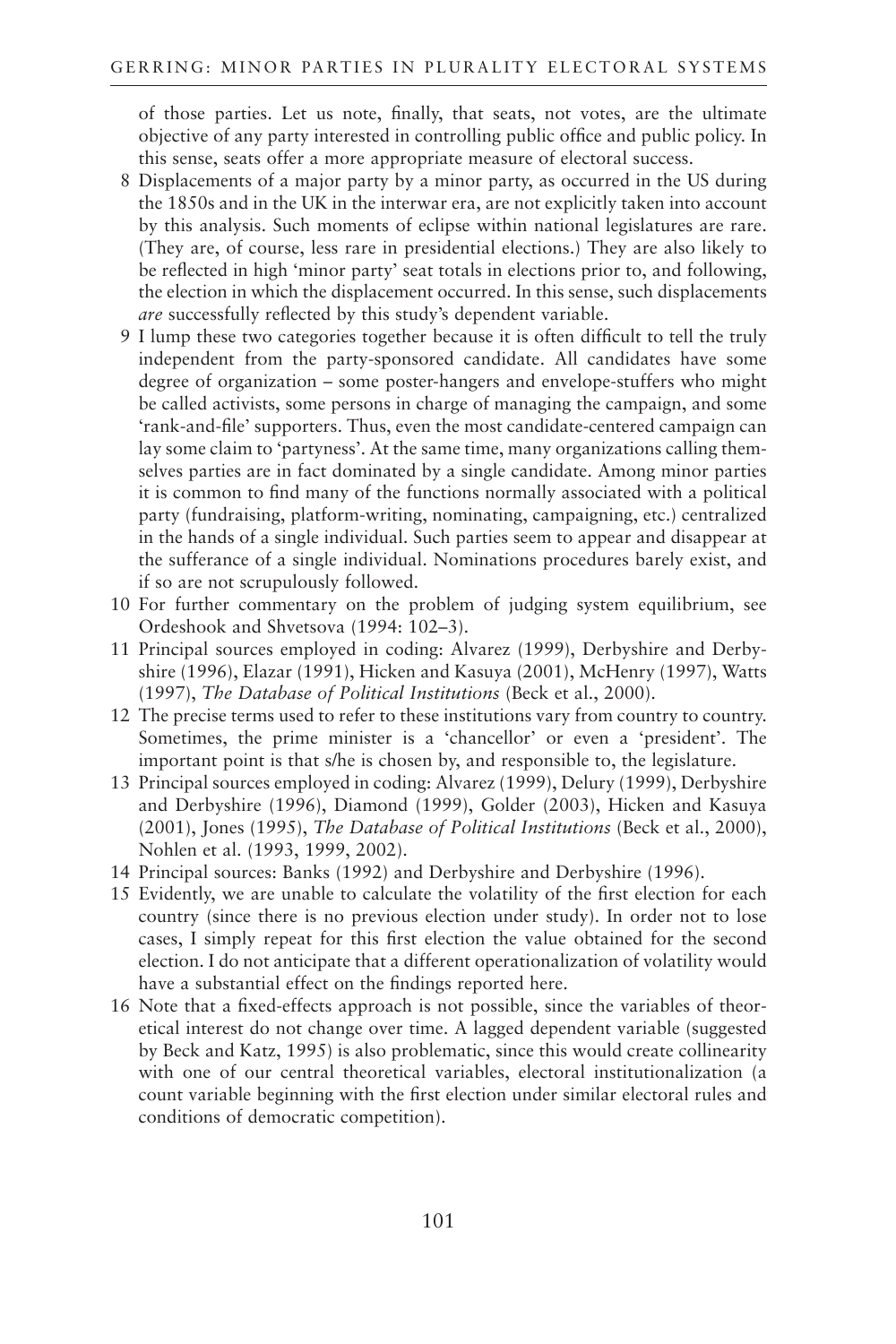#### **References**

- Abramson, Paul R., John H. Aldrich, Phil Paolino and David W. Rohde (1995) 'Third-Party and Independent Candidates in American Politics: Wallace, Anderson, and Perot', *Political Science Quarterly* 110: 3.
- Alesina, Alberto, Arnaud Devleeschauwer, William Easterly, Sergio Kurlat and Romain Wacziarg (2002) *Fractionalization*. Harvard University, Department of Economics.
- Alvarez, Mike, Jose Antonio Cheibub, Fernando Limongi and Adam Przeworski (1999) *ACLP Political and Economic Database and ACLP Political and Economic Database Codebook* (May).

Arellano, Manuel (2003) *Panel Data Econometrics*. Oxford: Oxford University Press.

- Aucoin, Peter (1985a) 'Regionalism, Party and National Government', in Peter Aucoin (ed.) *Party Government and Regional Representation in Canada*, pp. 137–60. Toronto: University of Toronto Press.
- Aucoin, Peter (ed.) (1985b) *Party Government and Regional Representation in Canada.* Toronto: University of Toronto Press.
- Bakvis, Herman and William M. Chandler (1987) *Federalism and the Role of the State*. Toronto: University of Toronto Press.
- Banks, Arthur S. (1994) 'Cross-National Time-Series Data Archive', Center for Social Analysis, State University of New York at Binghamton, New York. (Some variables from this database were on the Easterly and Levine dataset, and hence have been incorporated in the dataset.)
- Banks, Arthur S., William Overstreet and Thomas Muller (eds) (1992) *Political Handbook of the World 1992*. Binghamton: CSA Publishers, State University of New York.
- Beck, Nathaniel (2001) 'Time-Series Cross-Section Data: What Have We Learned in the Last Few Years?' *Annual Review of Political Science* 4: 271–93.
- Beck, Nathaniel and Jonathan Katz (1995) 'What to Do (and Not to Do) with Time-Series-Cross-Section Data in Comparative Politics', *American Political Science Review* 89: 634–47.
- Beck, Thorsten, George Clarke, Alberto Groff, Philip Keefer and Patrick Walsh (2000) 'New Tools and New Tests in Comparative Political Economy: The Database of Political Institutions', Policy Research Working Paper 2283. Washington: World Bank, Development Research Group.
- Blais, Andre (1973) 'Third Parties in Canadian Provincial Politics', *Canadian Journal of Political Science* 6: 422–38.
- Bryce, James (1888/1891) *The American Commonwealth*, 2 vols. Chicago, IL: Charles H. Sergel.
- Carey, John M. (2000) 'Party Unity in Legislative Voting'. Paper presented to the annual meetings of the American Political Science Association, Washington DC (August–September).
- Chandler, William (1987) 'Federalism and Political Parties', in Herman Bakvis and William M. Chandler (eds) *Federalism and the Role of the State*, pp. 149–70. Toronto: University of Toronto Press.
- Chhibber, Pradeep K. and Ken Kollman (1998) 'Party Aggregation and the Number of Parties in India and the United States', *American Political Science Review* 92(June): 329–42.
- Chressanthis, George A. and Stephen D. Shaffer (1993) 'Major Party Failure and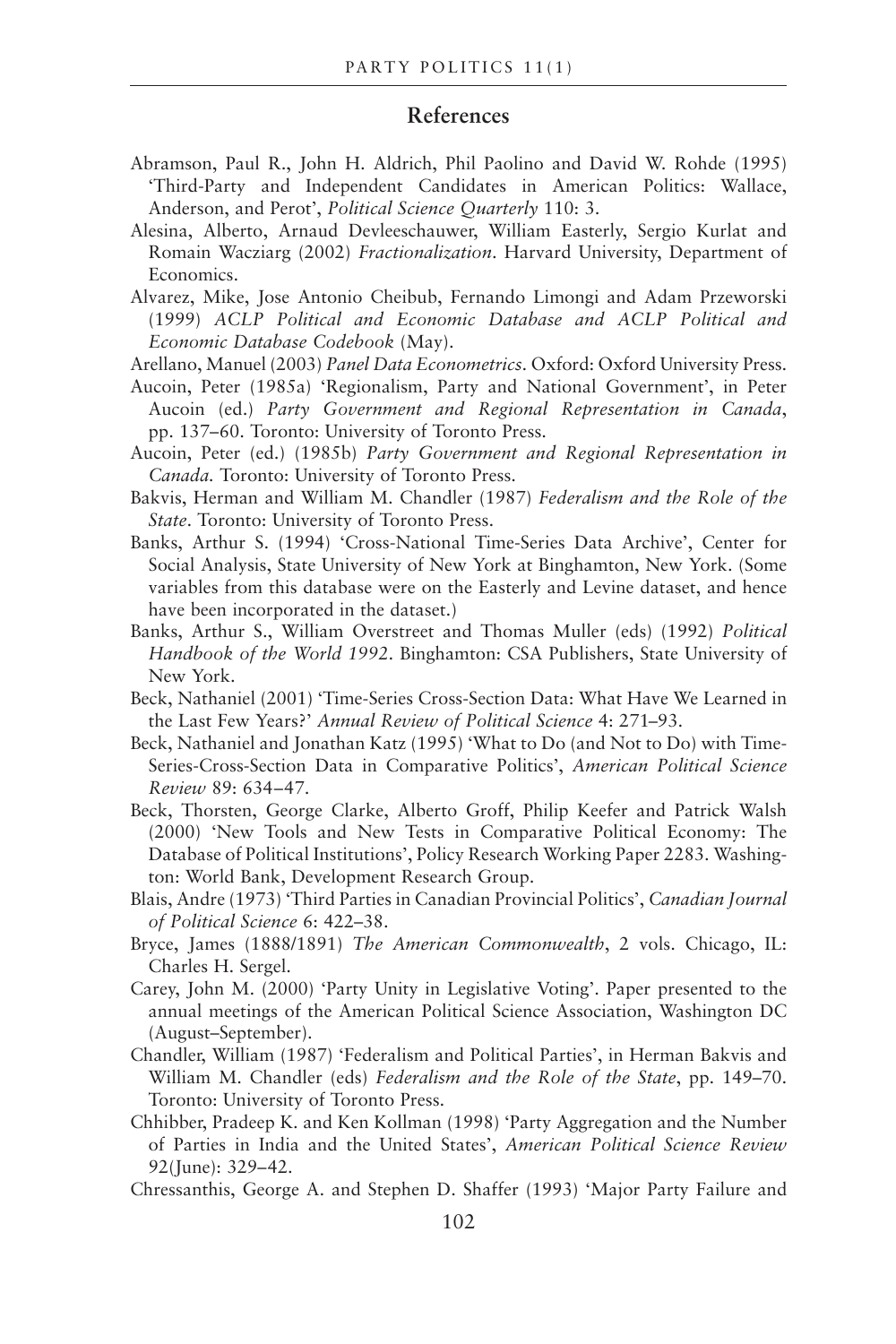Third-Party Voting in Presidential Elections, 1976–1988', *Social Science Quarterly* 74: 265–73.

- Delury, George E. (ed.) (1999) *World Encyclopedia of Political Systems and Parties*, 3 vols. New York: Facts on File.
- Derbyshire, J. Denis and Ian Derbyshire (1996) *Political Systems of the World*. New York: St. Martin's Press.
- Diamond, Larry (1999) *Developing Democracy: Toward Consolidation*. Baltimore, MD: Johns Hopkins University Press.
- Duverger, Maurice (1951/1959) *Political Parties.* New York: John Wiley.
- Easterly, William and Ross Levine (1997) 'Africa's Growth Tragedy: Policies and Ethnic Divisions', *Quarterly Journal of Economics* 112: 1203–50.
- Elazar, Daniel J. (ed.) (1991) *Federal Systems of the World: A Handbook of Federal, Confederal and Autonomy Arrangements*. Detroit, MI: Gale Research.
- Epstein, Leon D. (1986) *Parties in the American Mold.* Madison, WI: University of Wisconsin Press.
- Fisher, Stephen L. (1973) 'The Wasted Vote Thesis', *Comparative Politics* 5: 293–9.
- Foweraker, Joe (1998) 'Review Article: Institutional Design, Party Systems and Governability: Differentiating the Presidential Regimes of Latin America', *British Journal of Political Science* 28: 651–76.
- Gabel, Matthew J. (1995) 'The Political Consequences of Electoral Laws in the 1990 Hungarian Elections', *Comparative Politics* 27(2): 205–14.
- Gienapp, William (1987) *The Origins of the Republican Party 1852–56.* New York: Oxford University Press.
- Gillespie, J. David (1993) *Politics at the Periphery: Third Parties in Two-Party America*. Columbia, SC: University of South Carolina Press.
- Gimpel, James (1996) *National Elections and the Autonomy of American State Elections*. Pittsburgh, PA: University of Pittsburgh Press.
- Goertz, Gary (1994) *Contexts of International Politics*. Cambridge: Cambridge University Press.
- Gold, Howard Jonah (1995) 'Third Party Voting in Presidential Elections: A Study of Perot, Anderson, and Wallace', *Political Research Quarterly* 48(4): 751–73.
- Golder, Matt (2003) 'Democratic Electoral Systems Around the World, 1946–2000'. Manuscript, Department of Politics, New York University.
- Gunther, Richard (1989) 'Electoral Laws, Party Systems, and Elites: The Case of Spain', *American Political Science Review* 83: 835–58.
- Haggard, Stephan and Mathew D. McCubbins (eds) (2001) *Presidents, Parliaments, and Policy*. Cambridge: Cambridge University Press.
- Harmel, Robert (1985) 'On the Study of New Parties', *International Political Science Review* 6: 501–23.
- Harmel, Robert and John D. Robertson (1985) 'Formation and Success of New Parties: A Cross-National Analysis', *International Political Science Review* 6: 501–23.
- Herring, Pendleton (1940) *The Politics of Democracy: American Parties in Action.* New York: W. W. Norton & Co.
- Herrnson, Paul S. and John C. Green (eds) (1997) *Multiparty Politics in America*. Lanham, MD: Rowman and Littlefield.
- Hesseltine, William (1948) *The Rise and Fall of Third Parties*. Washington, DC: Public Affairs Press.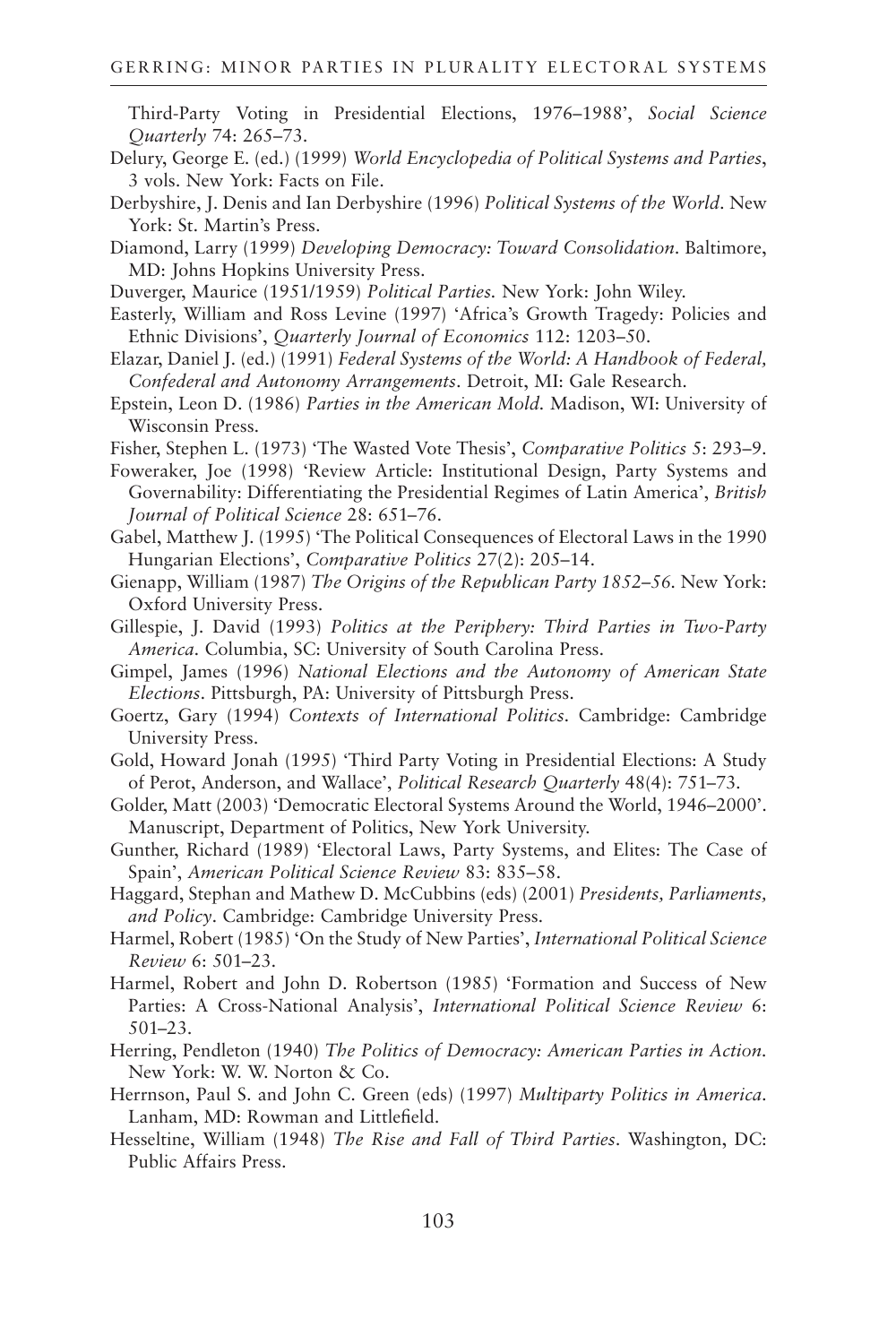- Hesseltine, William (1962) *Third-Party Movements in the United States*. Princeton, NJ: D. Van Nostrand.
- Hicken, Allen and Yuko Kasuya (2001) 'A Guide to the Constitutional Structures and Electoral Systems of East, South, and Southeast Asia', *Electoral Studies* 22(1): 121–51.
- Holcombe, Arthur N. (1924) *The Political Parties of To-day.* New York: Harper & Bros.
- Holt, Michael F. (1999) *The Rise and Fall of the American Whig Party: Jacksonian Politics and the Onset of the Civil War*. New York: Oxford University Press.
- Janda, Kenneth and Anthony King (1985) 'Formalizing and Testing Duverger's Theories on Political Parties', *Comparative Political Studies* 18(2): 139–69.
- Jones, Mark P. (1993) 'The Political Consequences of Electoral Laws in Latin America and the Caribbean', *Electoral Studies* 12: 59–75.
- Jones, Mark P. (1994) 'Presidential Election Laws and Multipartism in Latin America', *Political Research Quarterly* 47: 41–58.
- Jones, Mark P. (1995a) *Electoral Laws and the Survival of Presidential Democracies*. Notre Dame, IN: University of Notre Dame Press.
- Jones, Mark P. (1995b) 'A Guide to the Electoral Systems of the Americas', *Electoral Studies* 14: 5–21.
- Jones, Mark P. (1997) 'Federalism and the Number of Parties in Argentine Congressional Elections', *Journal of Politics* 59: 538–49.
- Katz, Richard S. (1980) *A Theory of Parties and Electoral Systems*. Baltimore, MD: Johns Hopkins University Press.
- Key, V. O., Jr. (1958) *Politics, Parties, and Pressure Groups*, 4th edn. New York: Thomas Y. Crowell.
- Kruschke, Earl R. (1991) *Encyclopedia of Third Parties in the United States*. Santa Barbara, CA: ABC-CLIO.
- Kuenzi, Michelle and Gina Lambright (2001) 'Party System Institutionalization in 30 African Countries', *Party Politics* 7: 437–68.
- Levitsky, Steven (2001) 'Organization and Labor-Based Party Adaptation: The Transformation of Argentine Peronism in Comparative Perspective', *World Politics* 54: 27–56.
- Lijphart, Arend (1990) 'The Political Consequences of Electoral Laws, 1945–85: A Re-Analysis and Update of Rae's Classic Study', *American Political Science Review* 84: 481–96.
- Lijphart, Arend (1994) *Electoral Systems and Party Systems*. Oxford: Oxford University Press.
- Lipset, Seymour Martin (1968) *Agrarian Socialism: The Cooperative Commonwealth Federation in Saskatchewan. A Study in Political Sociology*. Garden City, NY: Doubleday and Co.
- Mainwaring, Scott and Matthew J. Shugart (eds) (1997) *Presidentialism and Democracy in Latin America*. Cambridge: Cambridge University Press.
- Mainwaring, Scott and Timothy Scully (eds) (1995) *Building Democratic Institutions: Party Systems in Latin America*. Stanford, CA: Stanford University Press.
- Mauro, Paolo (1995) 'Corruption and Growth', *Quarterly Journal of Economics* 110: 681–712.
- Mazmanian, Daniel A. (1974) *Third Parties in Presidential Elections*. Washington, DC: Brookings.
- McHenry, Dean E. (1950) *The Third Force in Canada. The Cooperative*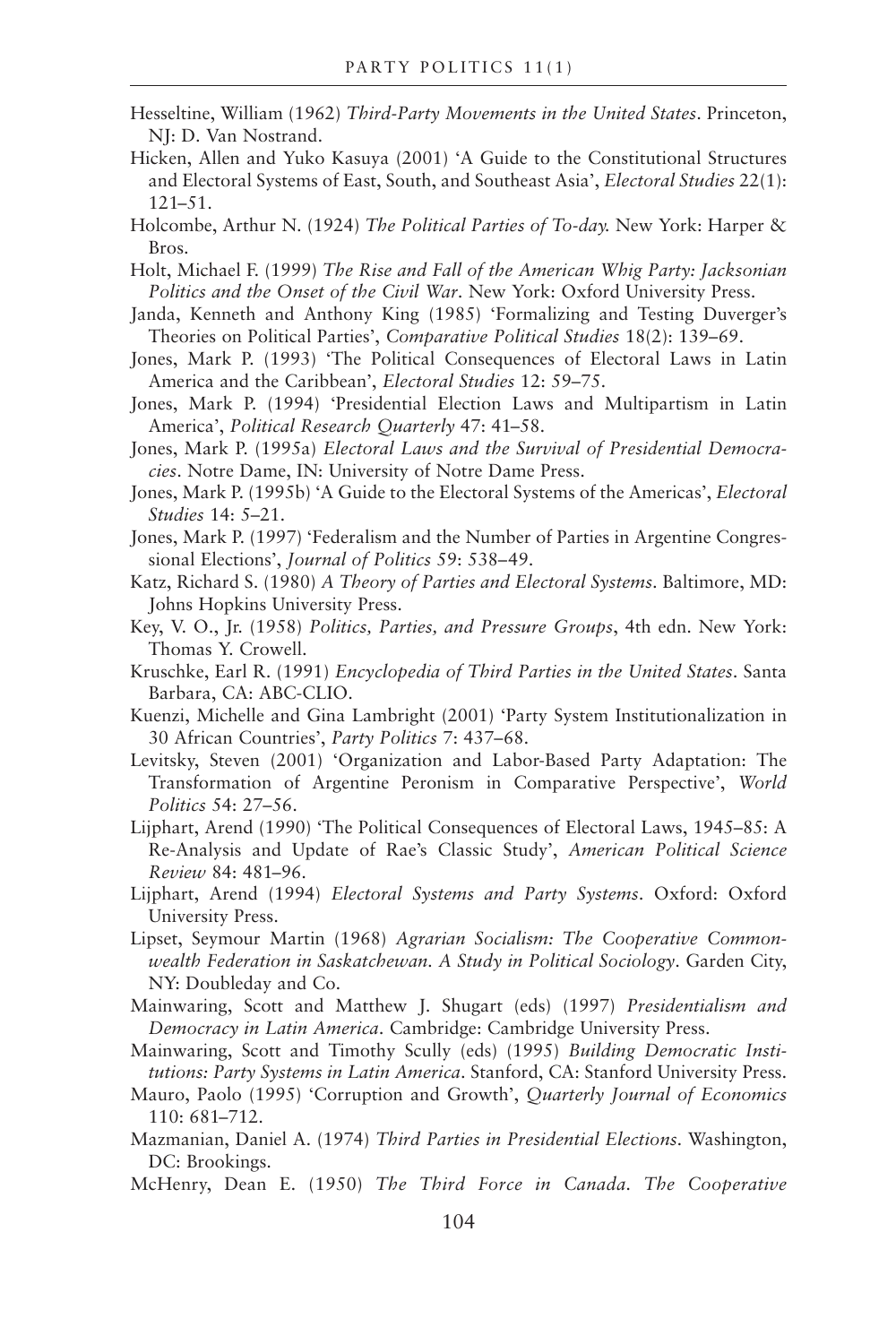*Commonwealth Federation, 1932–1948*. Berkeley, CA: University of California Press.

- McHenry, Dean E. (1997) 'Federalism in Africa: Is it a Solution to, or a Cause of, Ethnic Problems?' Presented at the annual meetings of the African Studies Association, Columbus, OH (November).
- Merriam, Charles Edward (1922) *The American Party System.* New York: Macmillan.
- Miller, Warren E. and J. Merrill Shanks (1996) *The New American Voter*. Cambridge, MA: Harvard University Press.
- Nash, Howard, Jr. (1959) *Third Parties in American Politics*. Washington, DC: Public Affairs.
- Nohlen, Dieter (ed.) (1993) *Enciclopedia Electoral Latinoamericana y del Caribe*. San Jose, Costa Rica: Instituto Interamericano de Derechos Humanos.
- Nohlen, Dieter, Michael Krennerich and Berhard Thibaut (eds) (1999) *Elections in Africa: A Data Handbook*. Oxford: Oxford University Press.
- Nohlen, Dieter, Florian Grotz and Christof Harmann (eds) (2002) *Elections in Asia and the Pacific: A Data Handbook*, vols 1–2. New York: Oxford University Press.
- Ordeshook, Peter C. and Olga V. Shvetsova (1994) 'Ethnic Heterogeneity, District Magnitude, and the Number of Parties', *American Journal of Political Science* 38: 100–23.
- Pedersen, M. N. (1983) 'The Dynamics of European Party Systems: Changing Patterns of Electoral Volatility in European Party Systems: Explorations in Explanation', in Hans Daalder and Peter Mair (eds) *Western European Party Systems*. London: Sage.
- Pinard, Maurice (1971) *The Rise of a Third Party: A Study in Crisis Politics*. Englewood Cliffs, NJ: Prentice-Hall.
- Posner, Daniel (2000) 'Measuring Ethnic Identities and Attitudes Regarding Intergroup Relations: Methodological Pitfalls and a New Technique'. Presented at the Fall 2000 Meeting of the Laboratory in Comparative Ethnic Processes (LiCEP), University of Pennsylvania.
- Rae, Douglas (1967) *The Political Consequences of Electoral Laws*. New Haven, CT: Yale University Press.
- Reed, Stephen (1990) 'Structure and Behavior: Extending Duverger's Law', *British Journal of Political Science* 20: 335–56.
- Reynolds, Andrew and Ben Reilly (1997) *The International IDEA Handbook of Electoral System Design*. Stockholm: Information Services, International IDEA.
- Riker, William H. (1964) *Federalism: Origin, Operation, Significance*. Boston, MA: Little, Brown.
- Riker, William H. (1976) 'The Number of Political Parties: A Reexamination of Duverger's Law', *Comparative Politics* 9: 93–106.
- Riker, William H. (1982) 'The Two-party System and Duverger's Law: An Essay on the History of Political Science', *American Political Science Review* 76(December): 753–66.
- Roberts, Kenneth M. and Erik Wibbels (1999) 'Party Systems and Electoral Volatility in Latin America: A Test of Economic, Institutional, and Structural Explanations', *American Political Science Review* 93: 575–90.
- Rockwood, D. Stephen, Cecelia Brown, Kenneth Eshleman and Deborah Shaffer (1985) *American Third Parties Since the Civil War*. New York: Garland Publishing.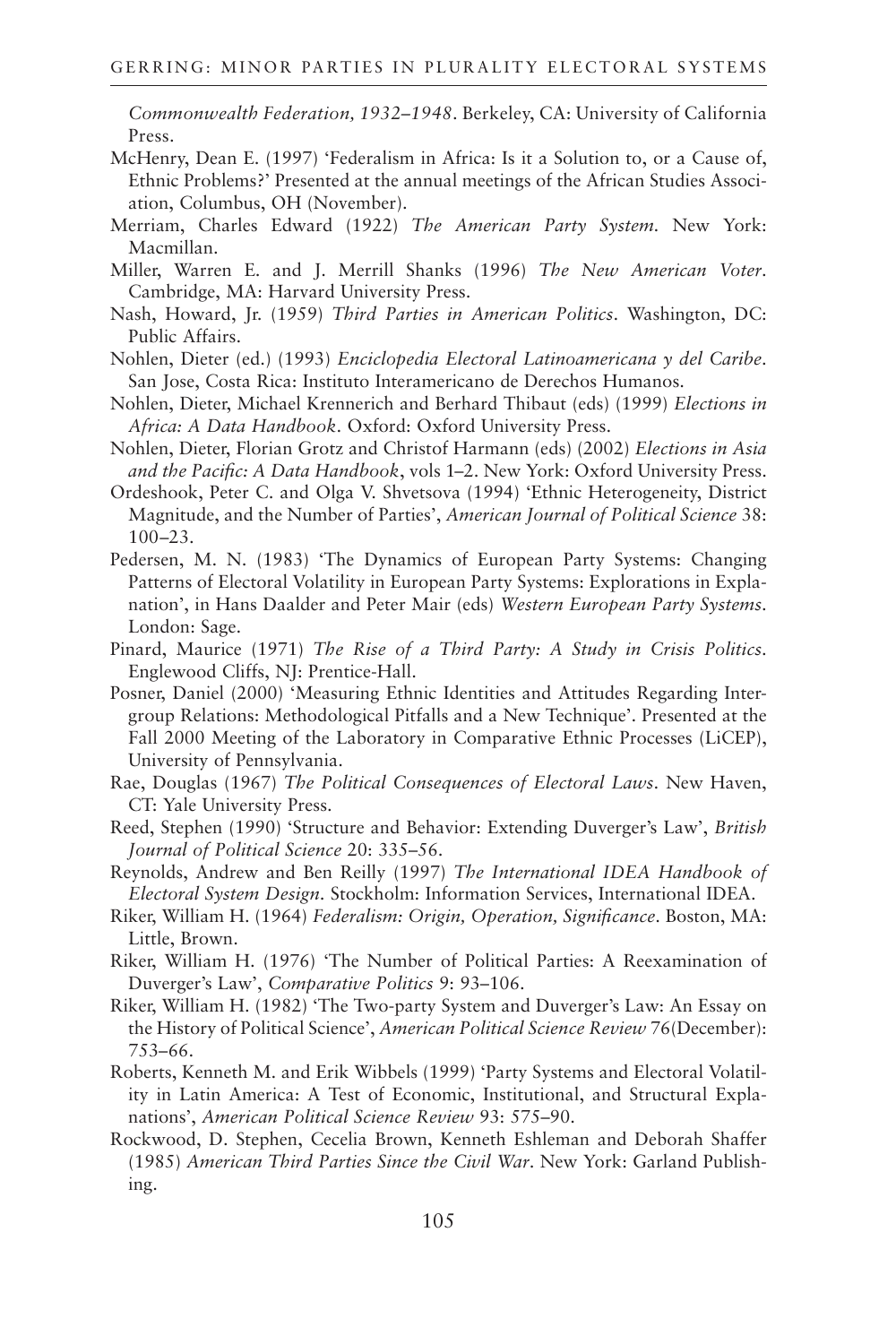- Rosenstone, Steven J., Roy L. Behr and Edward H. Lazarus (1984) *Third Parties in America: Citizen Response to Major Party Failure*. Princeton, NJ: Princeton University Press.
- Schattschneider, E. E. (1942) *Party Government.* New York: Rinehart.
- Schattschneider, E. E. (1960) *The Semi-Sovereign People*. New York: Holt, Rinehart and Winston.
- Shamir, Michael (1985) 'Changes in Electoral Systems as "Interventions": Another Test of Duverger's Hypothesis', *European Journal of Political Research* 13: 1–10.
- Shugart, Matthew Soberg and John M. Carey (1992) *Presidents and Assemblies: Constitutional Design and Electoral Dynamics.* New York: Cambridge University Press.
- Sorauf, Frank J. (1964) *Political Parties in the American System*. Boston, MA: Little, Brown and Co.
- Spafford, Duff (1972) 'Electoral Systems and Voters' Behavior', *Comparative Politics* 5(1): 129–34.
- Taagepera, Rein and Bernard Grofman (1985) 'Rethinking Duverger's Law: Predicting the Effective Number of Parties in Plurality and PR Systems – Parties Minus Issues Equals 1', *European Journal of Political Research* 14: 431–52.
- Taagepera, Rein and Matthew S. Shugart (1989) *Seats and Votes: The Effects and Determinants of Electoral Systems*. New Haven, CT: Yale University Press.
- Taagepera, Rein and Matthew S. Shugart (1993) 'Predicting the Number of Parties: A Quantitative Model of Duverger's Mechanical Effect', *American Political Science Review* 87: 455–64.
- Ter-Minassian, Teresa (ed.) (1997) *Fiscal Federalism in Theory and Practice*. Washington, DC: International Monetary Fund.
- Valelly, Richard M. (1989) *Radicalism in the States*. Chicago, IL: University of Chicago Press.
- Vanhanen, Tatu (1990) *The Process of Democratization: A Comparative Study of 147 States, 1980–88.* New York: Crane Russak.
- Watts, Ronald (1997) *Comparing Federal Systems in the 1990s*. Montreal: McGill-Queen's University Press.
- Weaver, R. Kent (2002) 'Electoral Rules and Governability', *Journal of Democracy* 13(April): 111–25.
- Wooldridge, Jeffrey M. (2001) *Econometric Analysis of Cross Section and Panel Data*. Cambridge, MA: MIT Press.

JOHN GERRING received his PhD from the University of California at Berkeley in 1993. He is currently Associate Professor in the Political Science Department at Boston University, where he teaches courses on methodology, American politics and comparative politics. He spent the 2002–03 academic year as a member of the School of Social Science at the Institute for Advanced Study in Princeton, NJ. His articles have appeared, or are forthcoming, in *American Political Science Review*, *British Journal of Political Science*, *International Organization*, *Journal of Policy History*, *Journal of Theoretical Politics*, *Political Research Quarterly*, *Polity*, *Social Science History* and *Studies in American Political Development*. His books include *Party Ideologies in America, 1828–1996* (Cambridge University Press, 1998) and *Social Science Methodology: A Criterial Framework* (Cambridge University Press, 2001). He is currently working on a series of articles and a book-length manuscript about